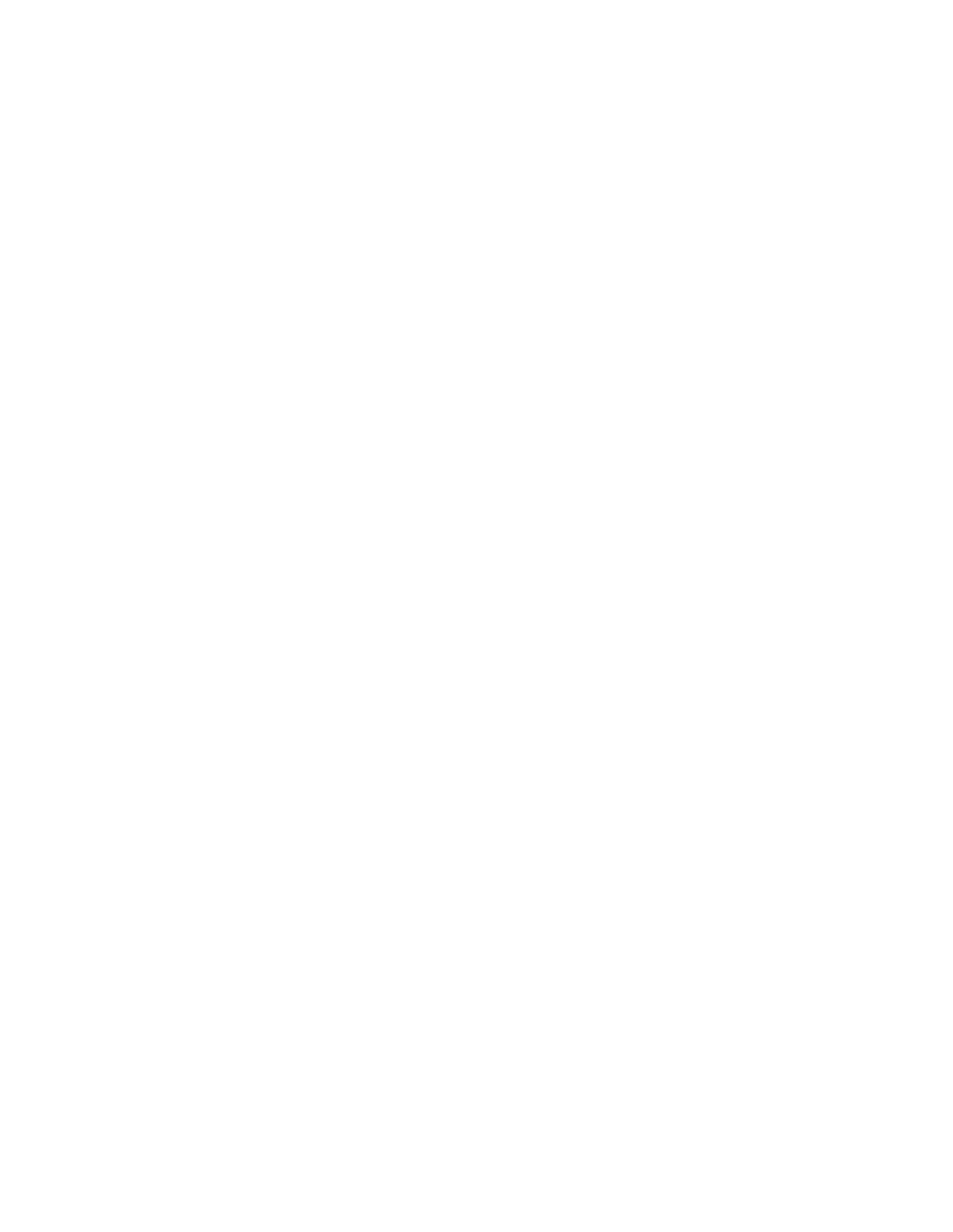## **Contents**

| <b>Section</b> |                   |                                            | Page    |
|----------------|-------------------|--------------------------------------------|---------|
| 1.             |                   | <b>The North Carolina Seat Belt Survey</b> | $1 - 1$ |
|                | 1.1               |                                            |         |
|                | 1.2               |                                            |         |
|                | 1.3               |                                            |         |
|                | 1.4               |                                            |         |
|                | 1.5               |                                            |         |
|                | 1.6               |                                            |         |
| 2.             |                   | The Nighttime Seat Belt Survey             | $2 - 1$ |
|                | 2.1               |                                            |         |
|                | 2.2               |                                            |         |
| З.             |                   | <b>For the Future</b>                      | $3 - 1$ |
|                | <b>Appendixes</b> |                                            |         |
|                | A                 |                                            |         |
|                | B                 |                                            |         |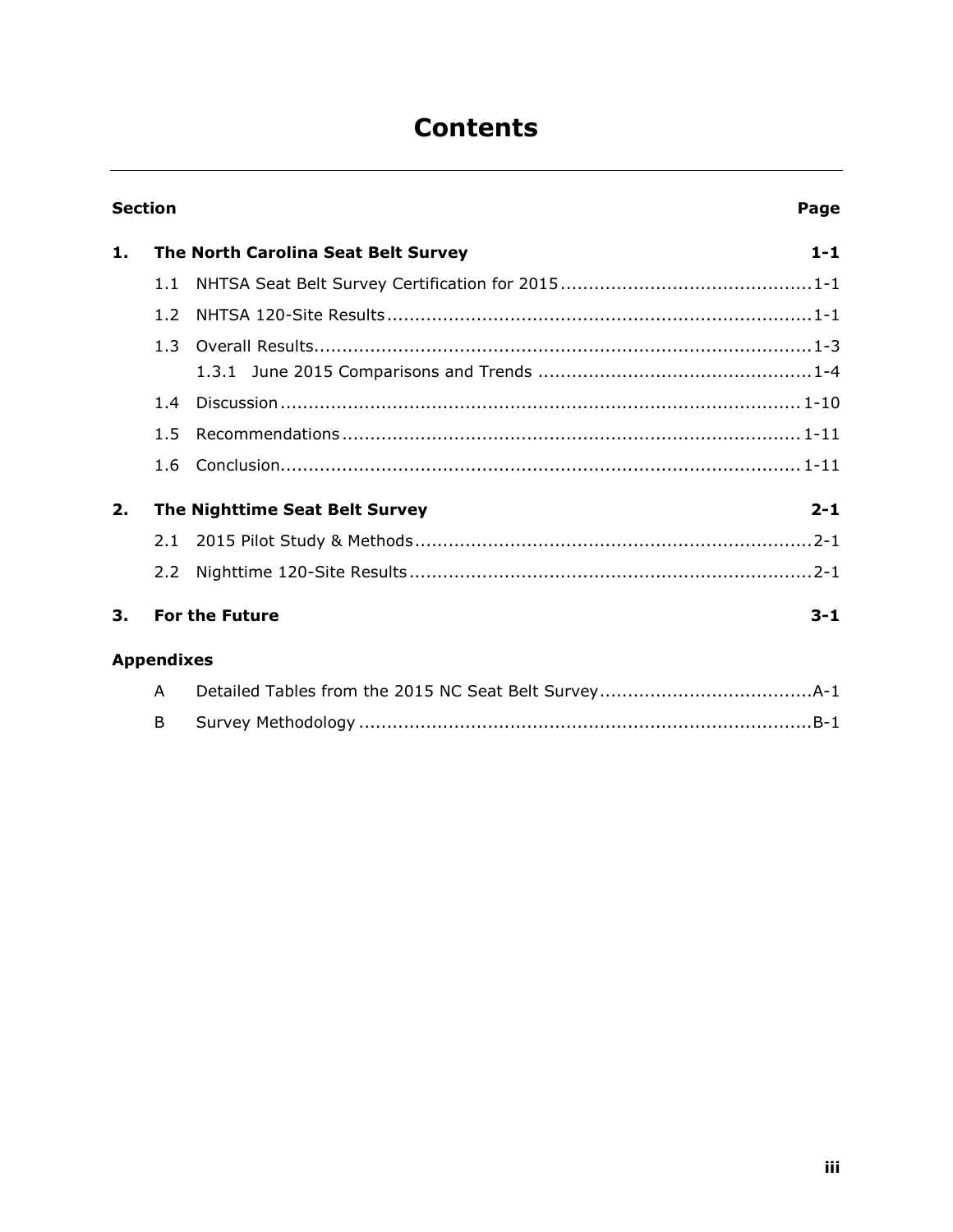## **Tables**

| <b>Number</b> |                                                                          | Page |
|---------------|--------------------------------------------------------------------------|------|
| $1 - 1$ .     | North Carolina Seat Belt Usage Rates, Unweighted and Weighted: 120-Site  |      |
| $1 - 2.$      | North Carolina Seat Belt Usage Rates, Unweighted and Weighted: 200-Site  |      |
| $1 - 3.$      | North Carolina Seat Belt Usage Rates by County, Weighted: 200-Site June  |      |
| $1 - 4.$      | Observed Seat Belt Use in North Carolina (%), Weighted 1-8               |      |
| $1 - 5.$      |                                                                          |      |
| $2 - 1$ .     | North Carolina Seat Belt Usage Rates, Unweighted and Weighted: 120-Site  |      |
| $2 - 2.$      | North Carolina Seat Belt Usage Rates by County, Weighted: Nighttime 2015 |      |
|               |                                                                          |      |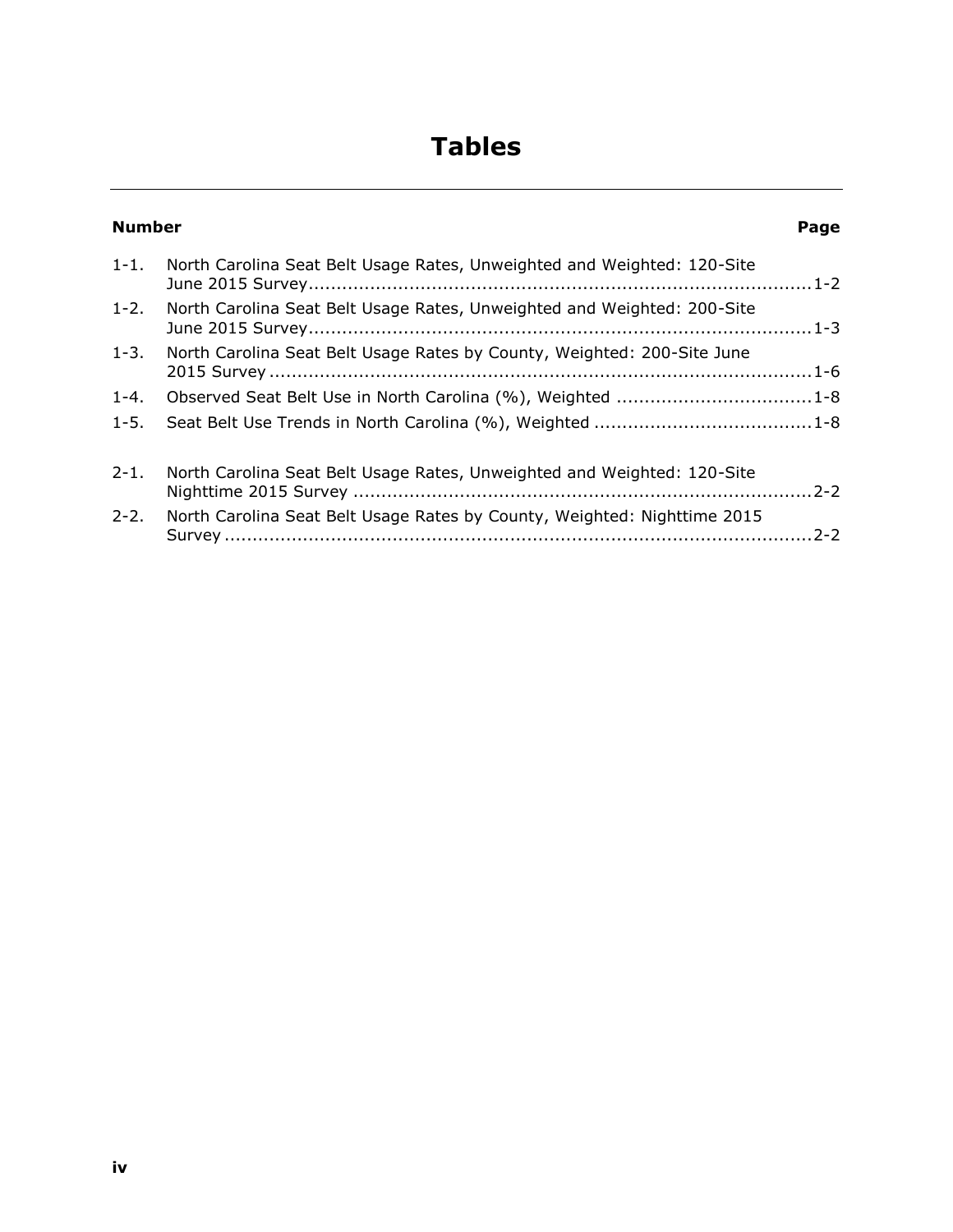## **Figures**

| <b>Number</b> |                                                                                 | Page |
|---------------|---------------------------------------------------------------------------------|------|
|               | 1-1. North Carolina Driver Seat Belt Use versus Serious and Fatal Injury Rates, |      |
| $1 - 2.$      | Longitudinal View of North Carolina's Combined Seat Belt Usage Compared         |      |
| $2 - 1.$      | Night and Day Combined Seat Belt Use in NC Counties, 2015 2-3                   |      |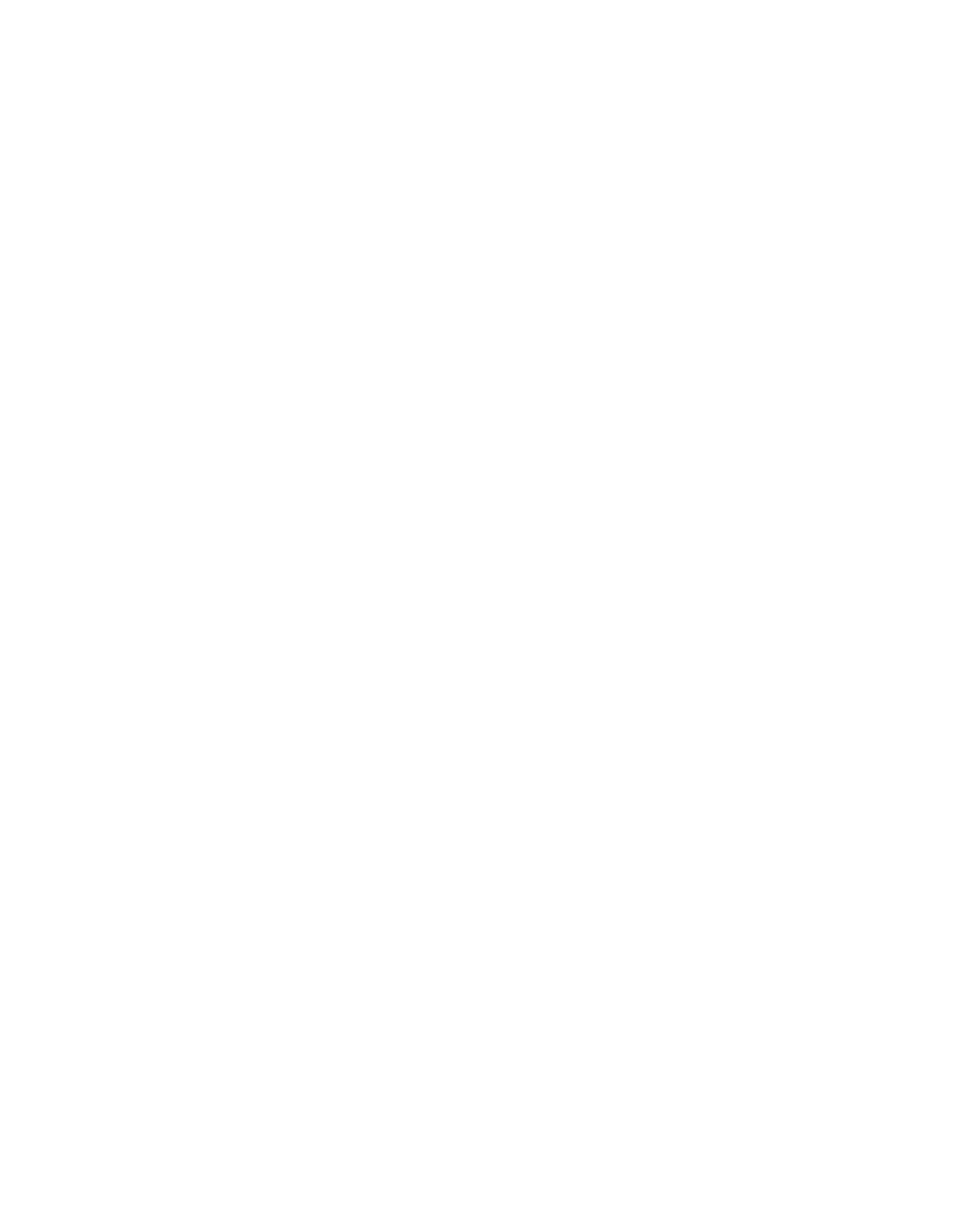## **1. THE NORTH CAROLINA SEAT BELT SURVEY**

<span id="page-6-0"></span>Annual seat belt surveys are conducted by the State of North Carolina to fulfill the requirements of the National Highway Traffic Safety Administration (NHTSA). The survey is conducted in June after the Governor's Highway Safety Program's (GHSP's) Click It or Ticket program is completed. The Click It or Ticket program in North Carolina has served as a successful pilot project for similar programs nationally, and has been conducted annually since October 1993 as an enforcement and education campaign dedicated to reducing injuries and deaths in motor vehicle accidents by increasing seat belt use.

## <span id="page-6-1"></span>**1.1 NHTSA Seat Belt Survey Certification for 2015**

RTI International will submit the required documents detailing that the 2015 North Carolina Seat Belt Survey was compliant with Federal Register's final rule, published on April 1, 2013 (2127–AK41).<sup>1</sup> The report will describe the data collection dates, quality check information, weights, and data used to create estimates of state seat belt use.

## <span id="page-6-2"></span>**1.2 NHTSA 120-Site Results**

 $\overline{a}$ 

In addition to the 120 sites selected in accordance with the NHTSA-certified plan, the North Carolina Governor's Highway Safety Program opted to include an another 80 sites in 10 additional counties for the June 2015 sample, bringing the final total number of sites observed to 200 sites. Because the 200-site sample generally reflected the trends shown by the 120-site sample with minimal differences between estimates, the overall estimates from the 200-site sample will be discussed later in this report to represent the statewide estimates. However, the 120-site sample estimates can be directly compared to the June 2014 estimates.

Table 1-1 presents the overall results of 120-site sample of the June 2015 North Carolina Seat Belt Survey that can be compared with results from the 2014 June survey. Within the 120-site sample, the June 2015 weighted statewide seat belt usage rate for drivers (D) is 89.8%, compared with 90.9% of drivers who were observed using seat belts in the June 2014 survey. This year's weighted statewide usage rate for right front-seat passengers (RF) is 90.3%, which is up from 89.7% in June 2014. The 2015 weighted usage rate for drivers and front-seat passengers combined (D+RF) is 89.9%, which is down slightly from the 2014 rate of 90.6%.

<sup>1</sup> http://www.gpo.gov/fdsys/pkg/CFR-2013-title23-vol1/pdf/CFR-2013-title23-vol1-sec1340-10.pdf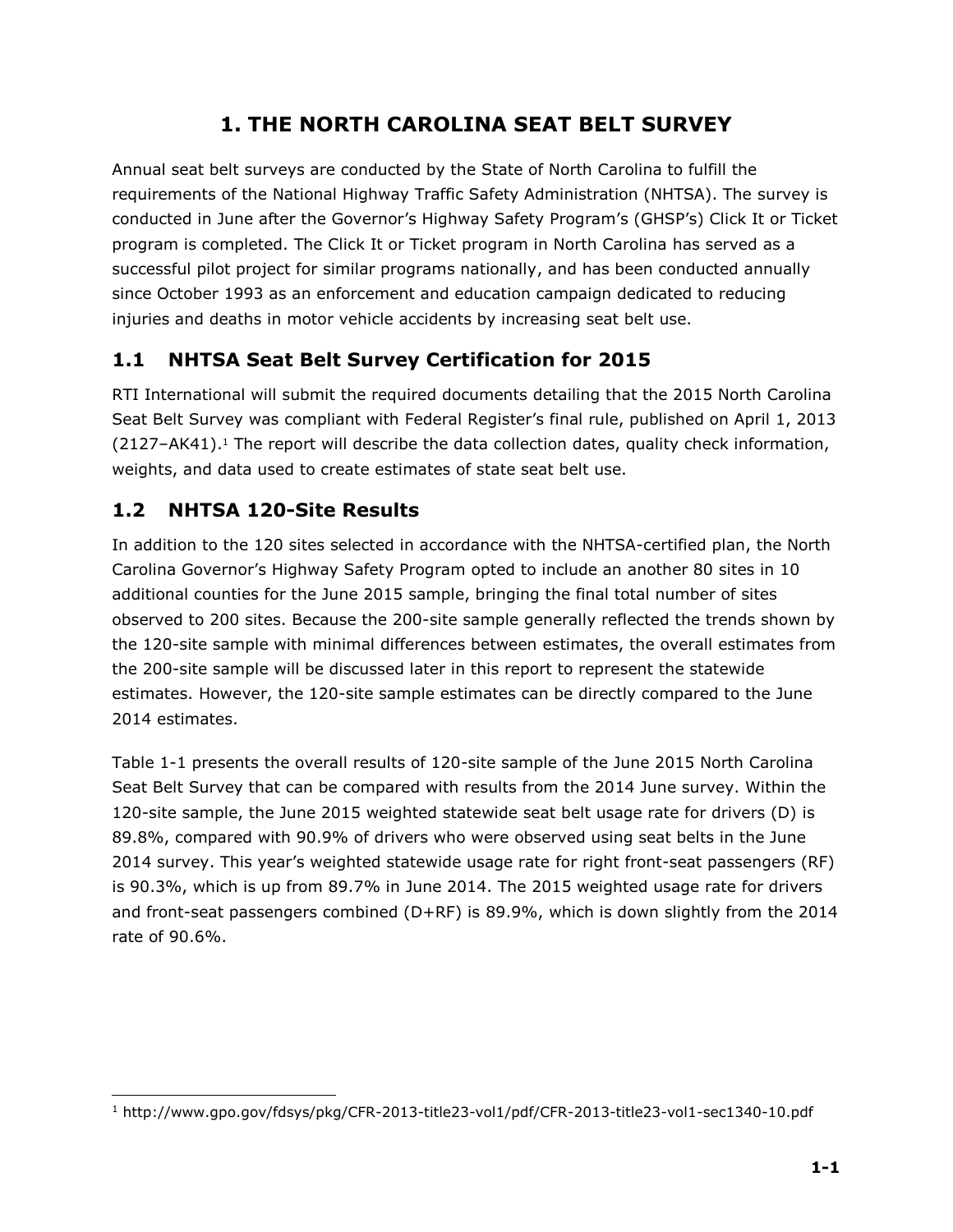|                                 | <b>Unweighted</b> |         | Weighted    |                    |
|---------------------------------|-------------------|---------|-------------|--------------------|
| Category                        | Use %             | Use %   | <b>SE %</b> | <b>Sample Size</b> |
| <b>Overall</b>                  |                   |         |             |                    |
| Driver                          | 91.0              | 89.8    | 0.8         | 26,807             |
| Passenger                       | 91.7              | 90.3    | 1.3         | 6,693              |
| Combined                        | 91.1              | 89.9    | 0.7         | 33,500             |
| Urban/Rural                     |                   |         |             |                    |
| Urban                           | 92.1              | 91.5    | 0.6         | 22,056             |
| Rural                           | 86.0              | 84.6    | 1.7         | 4,751              |
| <b>Region</b>                   |                   |         |             |                    |
| Mountain                        | 91.0              | 90.0    | 0.5         | 11,228             |
| Piedmont                        | 92.2              | 91.9    | 1.1         | 7,511              |
| Coast                           | 89.9              | 88.0    | 1.7         | 8,068              |
| <b>Vehicle Type</b>             |                   |         |             |                    |
| Car                             | 91.8              | 90.2    | 0.8         | 12,912             |
| Van                             | 87.1              | 85.7    | 2.8         | 675                |
| Minivan                         | 94.6              | 94.7    | 1.0         | 1,620              |
| Pickup Truck                    | 87.7              | 86.3    | 1.3         | 5,175              |
| Sport-Utility Vehicle           | 92.5              | 92.0    | 0.9         | 5,700              |
| <b>Sex of Driver</b>            |                   |         |             |                    |
| Male                            | 89.5              | 87.8    | 1.0         | 7,339              |
| Female                          | 92.8              | 93.0    | 0.5         | 5,395              |
| <b>Race/Ethnicity of Driver</b> |                   |         |             |                    |
| White                           | 91.4              | 90.3    | 0.9         | 9,671              |
| <b>Black</b>                    | 88.9              | 89.2    | 1.3         | 2,195              |
| Hispanic                        | 89.3              | 90.4    | 2.1         | 628                |
| Native American                 | 83.7              | 82.7    | 5.1         | 98                 |
| Asian                           | 96.6              | 97.3    | 1.7         | 116                |
| <b>Age of Driver</b>            |                   |         |             |                    |
| $16 - 24$                       | 85.4              | 80.9    | 3.0         | 656                |
| $25 - 64$                       | 91.2              | 90.8    | 0.7         | 10,881             |
| $65+$                           | 91.1              | 89.7    | 1.8         | 1,234              |
| <b>Cell Usage</b>               |                   |         |             |                    |
| Cell                            | 5.6               | $6.1\,$ | 0.3         | 1,509              |
| Text                            | 1.6               | 2.5     | 0.7         | 430                |

#### **Table 1-1. North Carolina Seat Belt Usage Rates, Unweighted and Weighted: 120-Site June 2015 Survey**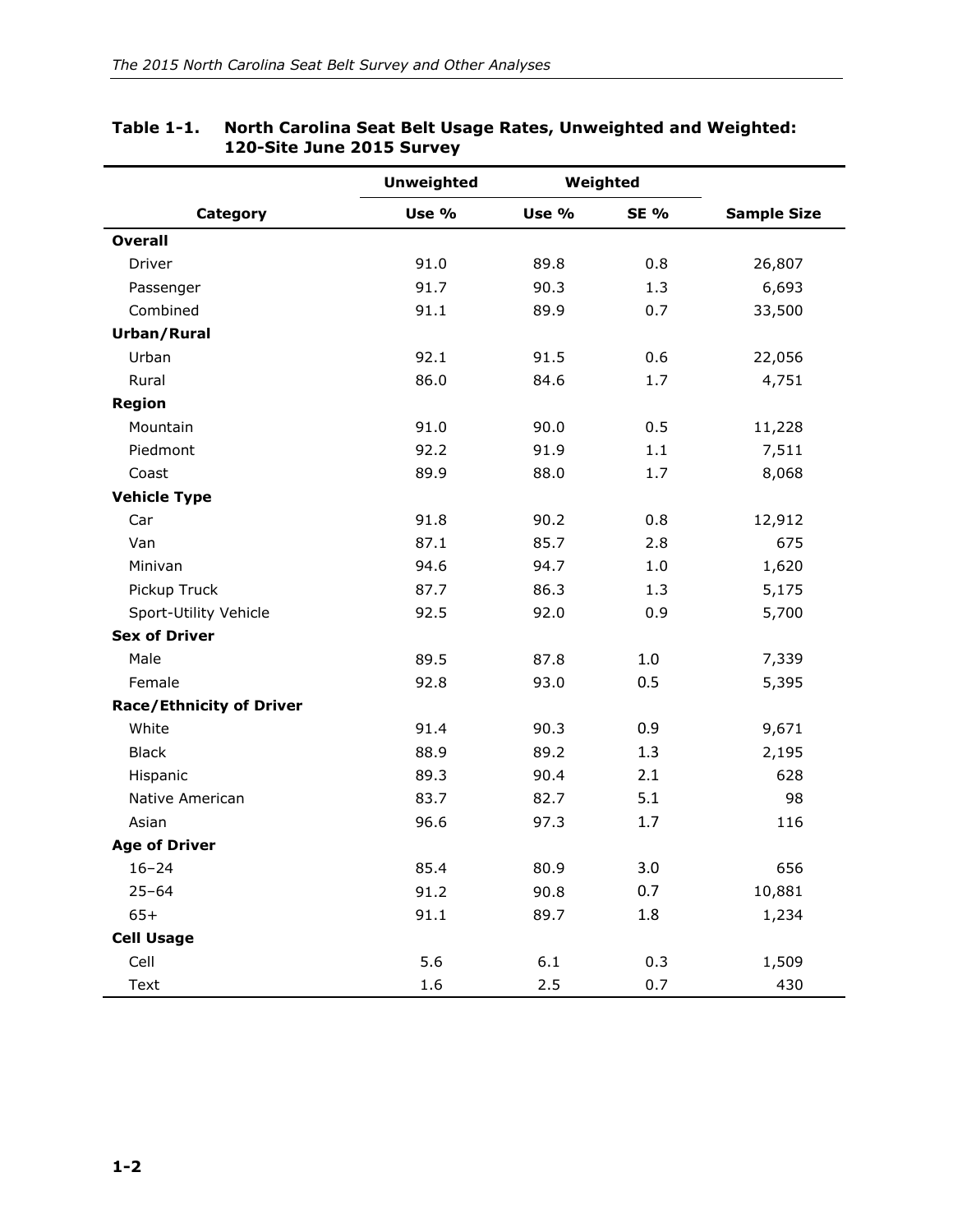### <span id="page-8-0"></span>**1.3 Overall Results**

Table 1-2 presents the overall results from the 200-site June 2015 North Carolina Seat Belt Survey. As mentioned in Section 1.2, the sample was expanded to include 10 additional counties; these were Brunswick, Buncombe, Cumberland, Davidson, Durham, Forsyth, Gaston, Rockingham, Sampson, and Wayne counties.

|                                 | <b>Unweighted</b> | Weighted |             |                    |
|---------------------------------|-------------------|----------|-------------|--------------------|
| Category                        | Use %             | Use %    | <b>SE %</b> | <b>Sample Size</b> |
| <b>Overall</b>                  |                   |          |             |                    |
| Driver                          | 90.8              | 90.0     | 1.2         | 46,039             |
| Passenger                       | 91.3              | 90.5     | 1.8         | 11,453             |
| Combined                        | 90.9              | 90.1     | 1.3         | 57,492             |
| Urban/Rural                     |                   |          |             |                    |
| Urban                           | 91.3              | 90.1     | 1.1         | 33,117             |
| Rural                           | 89.5              | 89.9     | 2.1         | 12,922             |
| <b>Region</b>                   |                   |          |             |                    |
| Mountain                        | 91.3              | 89.2     | 1.4         | 16,276             |
| Piedmont                        | 91.2              | 90.4     | 2.7         | 16,553             |
| Coast                           | 89.9              | 90.4     | 1.2         | 13,210             |
| <b>Vehicle Type</b>             |                   |          |             |                    |
| Car                             | 91.7              | 90.4     | 1.1         | 22,021             |
| Van                             | 86.7              | 84.3     | 2.1         | 1,230              |
| Minivan                         | 93.9              | 91.4     | 2.4         | 2,821              |
| Pickup Truck                    | 87.6              | 87.3     | 2.8         | 8,637              |
| Sport-Utility Vehicle           | 92.5              | 93.2     | 1.0         | 9,911              |
| <b>Sex of Driver</b>            |                   |          |             |                    |
| Male                            | 89.7              | 88.7     | 1.7         | 12,483             |
| Female                          | 92.4              | 90.6     | 1.1         | 8,992              |
| <b>Race/Ethnicity of Driver</b> |                   |          |             |                    |
| White                           | 91.1              | 89.4     | 1.3         | 16,185             |
| <b>Black</b>                    | 90.1              | 90.2     | 1.0         | 3,845              |
| Hispanic                        | 89.6              | 86.0     | 3.7         | 1,120              |
| Native American                 | 84.8              | 83.1     | 5.1         | 105                |
| Asian                           | 95.6              | 95.8     | 2.6         | 181                |

#### **Table 1-2. North Carolina Seat Belt Usage Rates, Unweighted and Weighted: 200-Site June 2015 Survey**

(continued)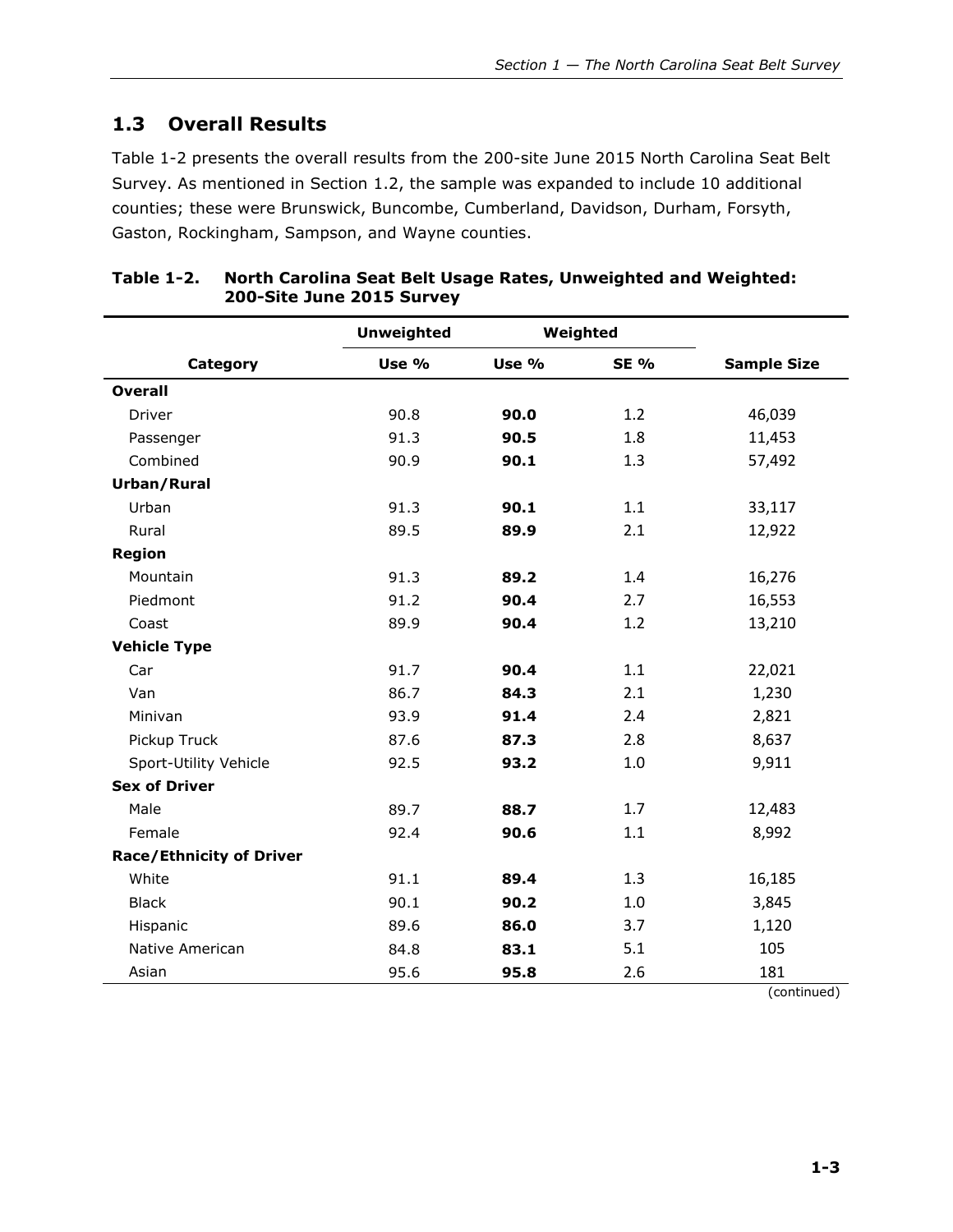|                      | <b>Unweighted</b> |         | Weighted    |                    |  |
|----------------------|-------------------|---------|-------------|--------------------|--|
| Category             | Use %             | Use $%$ | <b>SE %</b> | <b>Sample Size</b> |  |
| <b>Age of Driver</b> |                   |         |             |                    |  |
| $16 - 24$            | 84.9              | 79.4    | 3.1         | 1,121              |  |
| $25 - 64$            | 91.1              | 90.2    | 1.1         | 18,346             |  |
| $65+$                | 91.3              | 87.3    | 2.7         | 2,075              |  |
| <b>Cell Usage</b>    |                   |         |             |                    |  |
| Cell                 | 5.8               | 6.4     | 0.6         | 2,664              |  |
| Text                 | 1.7               | 2.0     | 0.2         | 799                |  |

#### **Table 1-2. North Carolina Seat Belt Usage Rates, Unweighted and Weighted: 200-Site June 2015 Survey (continued)**

The June 2015 weighted statewide seat belt usage rate for drivers (D) is 90.0%. This year's weighted statewide usage rate for right front-seat passengers (RF) is 90.5%, and the 2015 weighted usage rate for drivers and front-seat passengers combined (D+RF) is 90.1%. Although overall results from the larger 200-site sample reflect most of the same trends as the 120-site sample, the estimates from the larger sample indicate a slightly higher rate of combined driver and right front passenger seatbelt use statewide (89.9% overall combined seatbelt use in the 120-site sample versus 90.1% in the 200-site sample).

#### <span id="page-9-0"></span>*1.3.1 June 2015 Comparisons and Trends*

Figure 1-1 presents noteworthy historical data for driver belt-usage trends versus serious or fatal injury rates for drivers. Note the continuing strong relationship between increasing driver belt-usage rates and decreasing serious and fatal injury rates, especially after the implementation of Click It or Ticket in October 1993. As driver belt use rose from 25% to 90%, driver injury rates fell from a high of nearly 5% in 1985–1986 to a rate of less than 0.75% in 2009.

Some general trends (see Table 1-1) have not continued into recent survey years. For example, since the passage of the North Carolina seat belt law in October 1985, combined usage rates generally have been highest among drivers and passengers of minivans. More recently, the highest combined seat belt use was observed among SUV drivers and passengers. This type of trend change is likely reflective of the increase in popularity of the SUV as a family vehicle, as well as the significant increase in crossover vehicles on the market.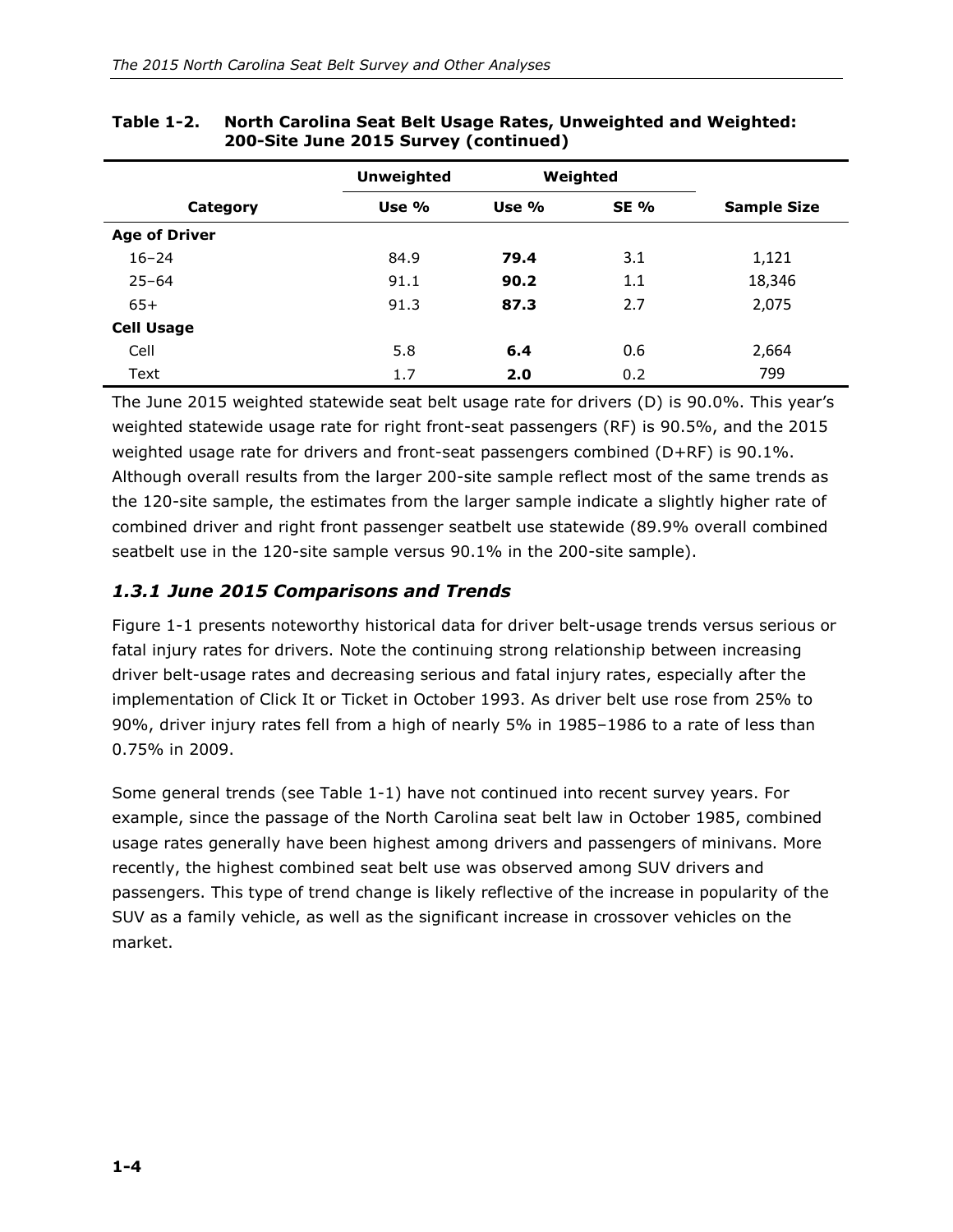

**Figure 1-1. North Carolina Driver Seat Belt Use versus Serious and Fatal Injury Rates, 1985–2014**

Source: Prepared by RTI International—Revised September 17, 2015. Note: The North Carolina Click it or Ticket campaign kicked off in 1993.

However, most of the other trends from past surveys are present in the June 2015 survey results. In brief, these include

- higher combined usage rates among drivers and passengers of sport utility vehicles (93.2%), minivans (91.4%), and cars (90.4%), but much lower usage rates for drivers and passengers of pickup trucks (87.3%) and vans (84.3%);
- higher belt usage rates for women (90.6%) than for men (88.7%), although the difference has been decreasing over the years (e.g., in June 2001, the rates were 89.9% and 81.1%, respectively);
- lower usage rates for drivers under 25 (79.4%); and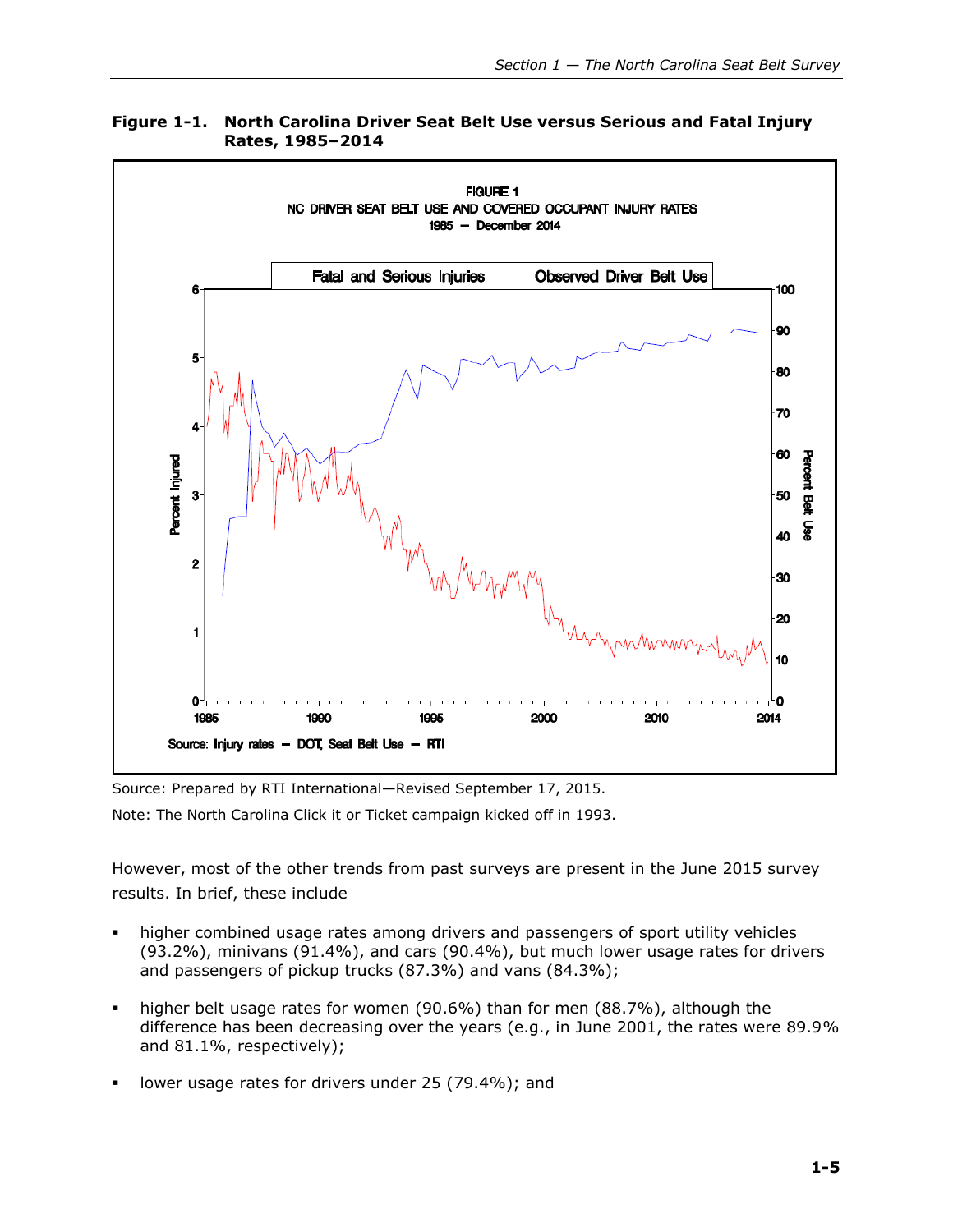higher usage rates for Asians (95.8%) than for whites (89.4%), blacks (90.2%), or Hispanics (86.0%); note the relatively small sample sizes for Asian and Native American occupants.

This report also includes a series of tables that further describe belt usage trends across North Carolina. Table 1-3 shows D, RF, and D+RF belt-usage rates by county for this survey year. The observed combined (D+RF) belt usage rates in June exceed 90% in 13 of the 25 counties surveyed in the 200 site study. Specifically, those are Alamance (93.8%), Buncombe (91.9%), Caldwell (93.9%), Catawba (91.2%), Franklin (90.7%), Guilford (92.5%), Johnston (95.5%), Mecklenburg (90.7%), Nash (95.1%), Onslow (90.2%), Rockingham (96.0%), Wake (92.6%), and Wayne (96.1%) counties. Of these 13 counties, 3 belonged to the group of additional 10 counties added to the June 2015 sample. The counties with the lowest combined seat belt usage rates were Robeson (83.3%) and Harnett (86.4%) counties, part of the original sample. Seat belt usage also lags in Brunswick (87.4%), Cabarrus (89.0%), Columbus (88.2%), Cumberland (87.8%), Davidson (88.7%), Durham (88.4%), Forsyth (89.8%), Gaston (87.9%), Rowan (88.2%), and Sampson (87.9%) counties. Out of the 10 counties added to the sample, 7 had combined seat belt usage rates under 90%. For the counties sampled in both 2014 and 2015, Nash county had the highest increase from the previous year in combined seat belt usage rate (86.9% to 95.1%), and Harnett and Robeson counties had the largest decreases in combined seat belt usage rates from 2014 to 2015 (92.2% to 86.4% and 88.6% to 83.3%, respectively).

| County      | Driver (D) | Passenger (RF) | Combined (D+RF) | <b>Sample Size</b> |
|-------------|------------|----------------|-----------------|--------------------|
| Overall     | 90.0       | 90.5           | 90.1            | 57,492             |
| Alamance    | 93.7       | 94.3           | 93.8            | 2,722              |
| Brunswick*  | 88.0       | 84.8           | 87.4            | 2,549              |
| Buncombe*   | 91.9       | 91.8           | 91.9            | 3,926              |
| Cabarrus    | 89.0       | 88.8           | 89.0            | 2,072              |
| Caldwell    | 93.3       | 91.6           | 93.0            | 2,886              |
| Catawba     | 91.8       | 88.6           | 91.2            | 3,097              |
| Columbus    | 87.7       | 90.1           | 88.2            | 1,641              |
| Cumberland* | 89.1       | 82.5           | 87.8            | 1,428              |
| Davidson*   | 89.1       | 87.1           | 88.7            | 2,907              |
| Durham*     | 90.1       | 81.6           | 88.4            | 1,607              |
| Forsyth*    | 89.4       | 91.7           | 89.8            | 4,243              |
| Franklin    | 90.4       | 91.8           | 90.7            | 1,247              |

**Table 1-3. North Carolina Seat Belt Usage Rates by County, Weighted: 200-Site June 2015 Survey**

(continued)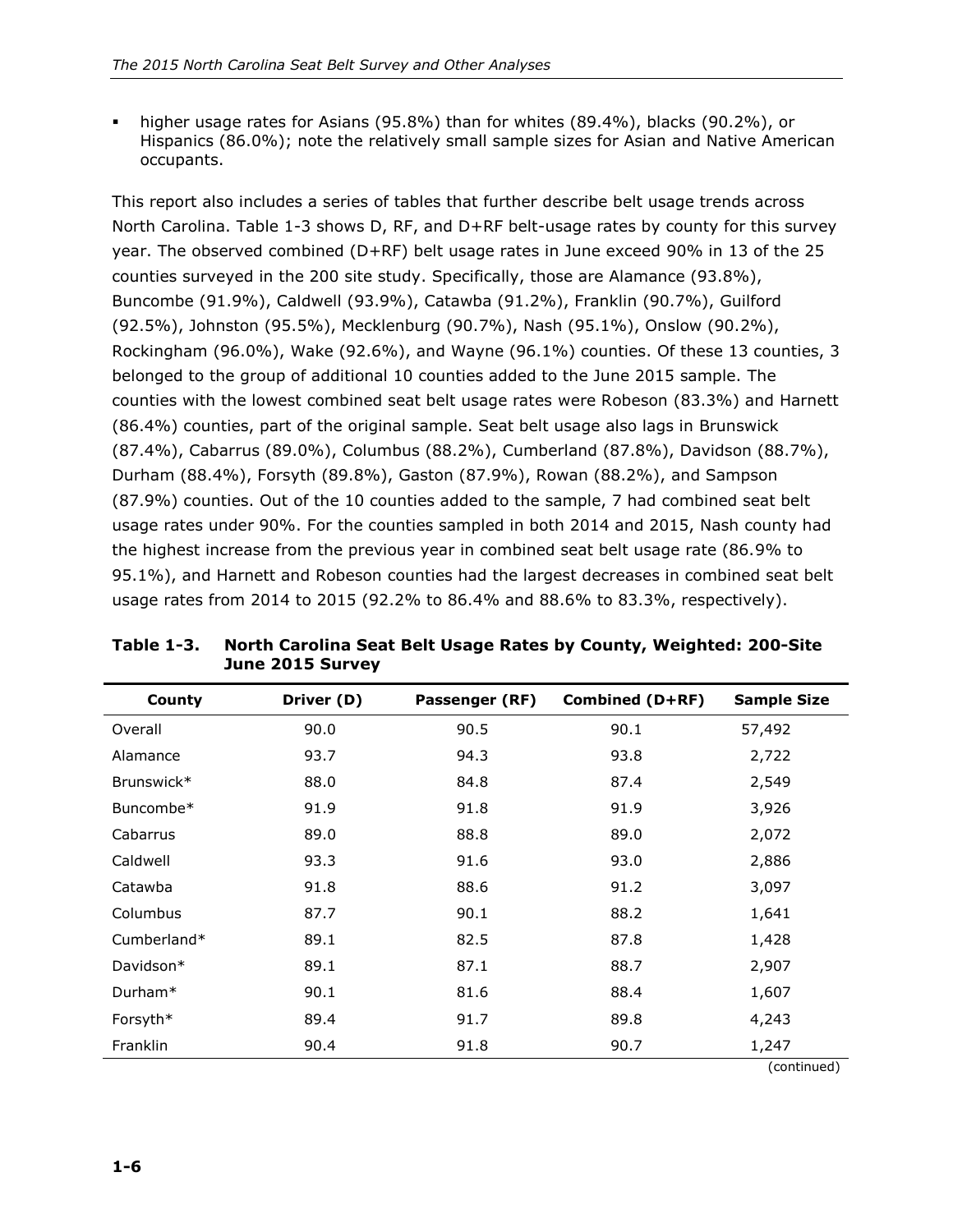| County      | Driver (D) | Passenger (RF) | Combined (D+RF) | <b>Sample Size</b> |
|-------------|------------|----------------|-----------------|--------------------|
| Gaston*     | 87.1       | 91.9           | 87.9            | 2,413              |
| Guilford    | 92.4       | 93.6           | 92.5            | 2,227              |
| Harnett     | 86.9       | 84.4           | 86.4            | 1,419              |
| Johnston    | 96.4       | 91.8           | 95.5            | 1,799              |
| Mecklenburg | 89.5       | 96.6           | 90.7            | 2,682              |
| <b>Nash</b> | 95.1       | 95.0           | 95.1            | 1,279              |
| Onslow      | 90.2       | 90.6           | 90.2            | 2,459              |
| Robeson     | 82.1       | 86.5           | 83.3            | 3,246              |
| Rockingham* | 95.2       | 98.8           | 96.0            | 2,461              |
| Rowan       | 87.7       | 90.3           | 88.2            | 3,241              |
| Sampson*    | 87.4       | 90.2           | 87.9            | 1,083              |
| Wake        | 93.1       | 88.1           | 92.6            | 1,483              |
| Wayne*      | 96.0       | 96.3           | 96.1            | 1,375              |

**Table 1-3. North Carolina Seat Belt Usage Rates by County, Weighted: 200-Site June 2015 Survey (continued)**

\*Excluded from NHTSA sample.

Table 1-4 provides weighted D, RF, and D+RF seat belt use estimates for a series of surveys dating back over to 2007. There are increased belt-usage rates over the 8 years for all groups. Drivers increased from 80% in 1999 to 90.0% in 2015. RF passengers increased from 76% in 1999 to 90.5% in 2015, and the combined rate increased from 79% in 1999 to 90.1% in 2015. For the first time in 2015 there was an observed belt use of 90% for both drivers and RF passengers resulting in a combined statewide belt use rate of 90.1%. This could be due to the increased sample size and is within the expected margin of error for survey estimates. Future survey years will tell if passengers will continue buckling up at a rate closer to that of drivers.

Table 1-5 presents longitudinal data on observed belt use overall (D+RF) by region; vehicle type; and sex, age, and race/ethnicity of drivers. Again, note the general consistency of the trends across the surveys from 2007 through June 2015, with the exception of driver age in the June 2009 survey. Also note that overall seat belt use has plateaued in recent years, and the small variation is likely due to the natural variance that occurs when selecting a sample.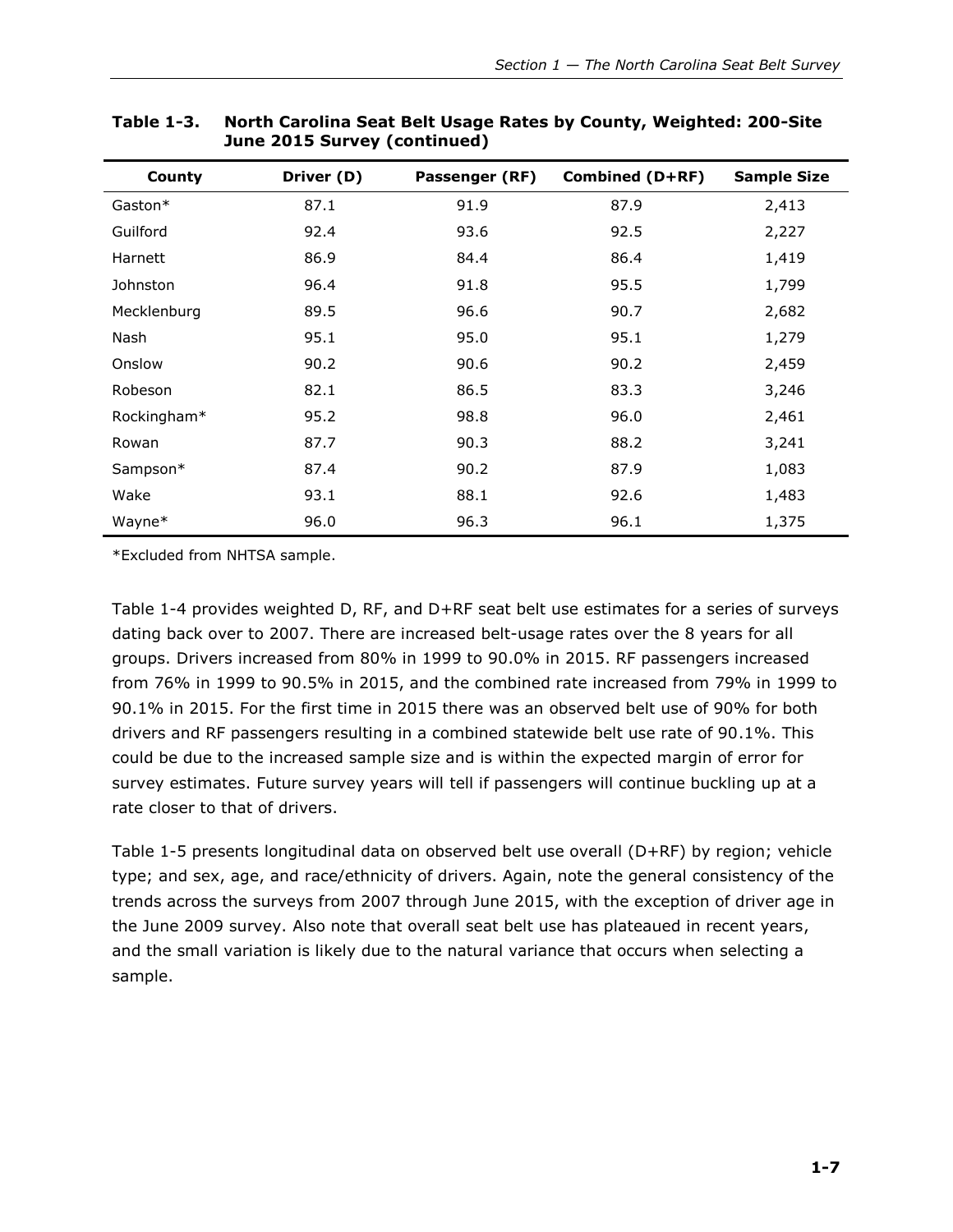| <b>Survey Periods</b> | Driver (D) | Passenger (RF) | Combined (D+RF) |
|-----------------------|------------|----------------|-----------------|
| 2007                  |            |                |                 |
| June <sup>a</sup>     | 89.4       | 84.7           | 88.8            |
| 2008                  |            |                |                 |
| June <sup>a</sup>     | 90.4       | 85.5           | 89.8            |
| 2009                  |            |                |                 |
| June <sup>a</sup>     | 89.8       | 88.8           | 89.5            |
| 2010                  |            |                |                 |
| June <sup>a</sup>     | 90.4       | 86.7           | 89.7            |
| 2011                  |            |                |                 |
| June b                | 90.8       | 84.8           | 89.5            |
| 2012                  |            |                |                 |
| June b                | 88.0       | 85.7           | 87.5            |
| 2013                  |            |                |                 |
| June b                | 89.6       | 84.9           | 88.6            |
| 2014                  |            |                |                 |
| June b                | 90.9       | 89.7           | 90.6            |
| 2015                  |            |                |                 |
| June <sup>c</sup>     | 90.0       | 90.5           | 90.1            |

**Table 1-4. Observed Seat Belt Use in North Carolina (%), Weighted**

<sup>a</sup> This survey was conducted at 121 sites.

**b This survey was conducted at 120 sites.** 

<sup>c</sup> This survey was conducted at 200 sites.

#### **Table 1-5. Seat Belt Use Trends in North Carolina (%), Weighted**

|                               |                   |                   |       |                   | June              |          |                   |                   |             |
|-------------------------------|-------------------|-------------------|-------|-------------------|-------------------|----------|-------------------|-------------------|-------------|
|                               |                   |                   |       |                   |                   |          |                   |                   |             |
|                               | 2007 <sup>1</sup> | 2008 <sup>1</sup> | 20091 | 2010 <sup>1</sup> | 2011 <sup>2</sup> | $2012^2$ | 2013 <sup>2</sup> | 2014 <sup>2</sup> | $2015^3$    |
| <b>Overall</b><br>(D+RF) Rate | 88.8              | 89.8              | 89.5  | 89.7              | 89.5              | 87.5     | 88.6              | 90.6              | 90.1        |
| <b>Region</b>                 |                   |                   |       |                   |                   |          |                   |                   |             |
| Mountain                      | 90.6              | 91.3              | 89.3  | 89.5              | 91.6              | 9.03     | 9.03              | 93.1              | 89.2        |
| Piedmont                      | 88.7              | 91.0              | 91.2  | 91.1              | 91.5              | 87.4     | 88.2              | 89.8              | 90.4        |
| Coast                         | 90.9              | 88.0              | 86.2  | 88.8              | 87.1              | 84.6     | 87.5              | 90.0              | 90.4        |
|                               |                   |                   |       |                   |                   |          |                   |                   | (continued) |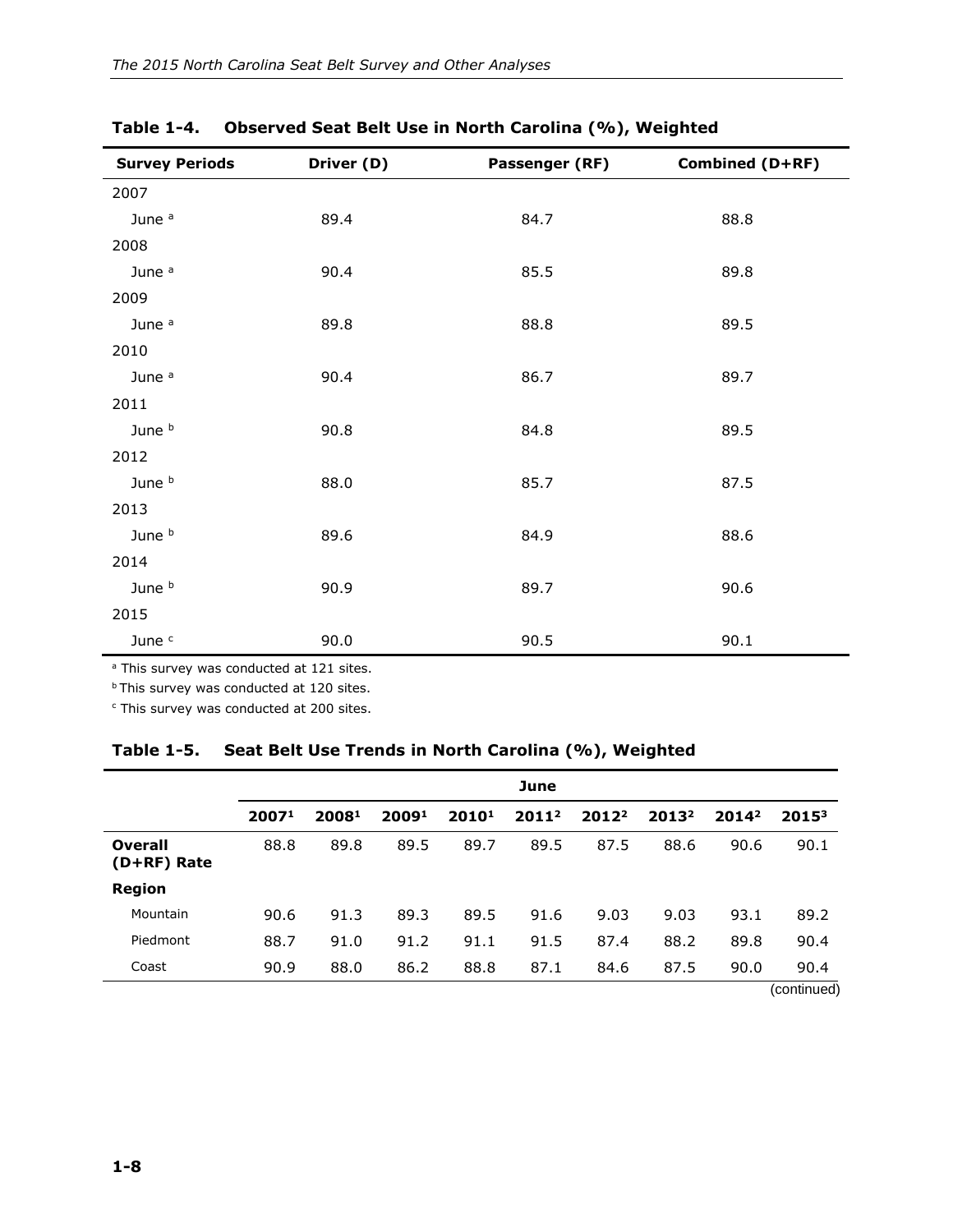|                          |       |       |       |       | June              |                   |                   |                   |          |
|--------------------------|-------|-------|-------|-------|-------------------|-------------------|-------------------|-------------------|----------|
|                          | 20071 | 20081 | 20091 | 20101 | 2011 <sup>2</sup> | 2012 <sup>2</sup> | 2013 <sup>2</sup> | 2014 <sup>2</sup> | $2015^3$ |
| <b>Vehicle Type</b>      |       |       |       |       |                   |                   |                   |                   |          |
| Car                      | 90.4  | 91.4  | 91.2  | 91.4  | 92.2              | 90.6              | 90.3              | 91.6              | 90.4     |
| Van                      | 87.1  | 84.4  | 75.7  | 79.9  | 80.9              | 77.3              | 83.8              | 86.8              | 84.3     |
| Minivan                  | 96.0  | 93.6  | 91.1  | 94.5  | 94.4              | 92.7              | 93.9              | 94.4              | 91.4     |
| Pickup Truck             | 84.0  | 86.1  | 85.5  | 84.1  | 86.1              | 82.0              | 84.5              | 86.7              | 87.3     |
| Sport-Utility<br>Vehicle | 90.2  | 91.0  | 90.8  | 91.6  | 91.8              | 91.0              | 92.8              | 94.1              | 93.2     |
| <b>Sex of Driver</b>     |       |       |       |       |                   |                   |                   |                   |          |
| Male                     | 87.4  | 88.9  | 88.1  | 87.8  | 89.5              | 85.5              | 87.9              | 89.2              | 88.7     |
| Female                   | 94.7  | 91.9  | 92.9  | 93.5  | 93.2              | 92.3              | 92.4              | 93.1              | 90.6     |
| <b>Age of Driver</b>     |       |       |       |       |                   |                   |                   |                   |          |
| $16 - 24$                | 88.8  | 86.9  | 92.2  | 86.6  | 88.0              | 89.4              | 85.5              | 89.1              | 79.4     |
| $25 - 44$                | 89.6  | 90.5  | 89.6  | 90.1  | 90.9              | 88.3              | 90.2              | 90.6              | 90.2     |
| $45 - 64$                | 91.7  | 89.5  | 92.5  | 90.1  | 90.9              | 88.3              | 90.2              | 90.6              | 90.2     |
| $65+$                    | 87.7  | 98.0  | 81.0  | 96.8  | 93.6              | 88.2              | 87.5              | 95.2              | 87.3     |
| Race/Ethnicity           |       |       |       |       |                   |                   |                   |                   |          |
| White                    | 90.9  | 91.2  | 91.1  | 90.3  | 91.3              | 89.2              | 91.0              | 91.8              | 89.4     |
| <b>Black</b>             | 87.4  | 85.8  | 83.6  | 89.6  | 89.1              | 85.8              | 85.7              | 88.0              | 90.2     |
| Hispanic                 | 99.3  | 96.0  | 96.2  | 95.4  | 93.5              | 89.6              | 86.5              | 91.2              | 86.0     |

**Table 1-5. Seat Belt Use Trends in North Carolina (%), Weighted (continued)**

<sup>1</sup> This survey was conducted at 121 sites.

<sup>2</sup> This survey was conducted at 120 sites.

 $3$  This survey was conducted at 200 sites.

The results discussed previously are shown graphically in Figure 1-2. In particular, Figure 1-2 and Table 1-5 show the upward trend of the combined (D+RF) belt usage rate in North Carolina from about 89% in 2007 to 90% in 2015. The rate of belt use in North Carolina has been consistently between five and 15 percentage points higher than the national rate, with the national rate increasing from 82% in 2007 to 87% in 2014.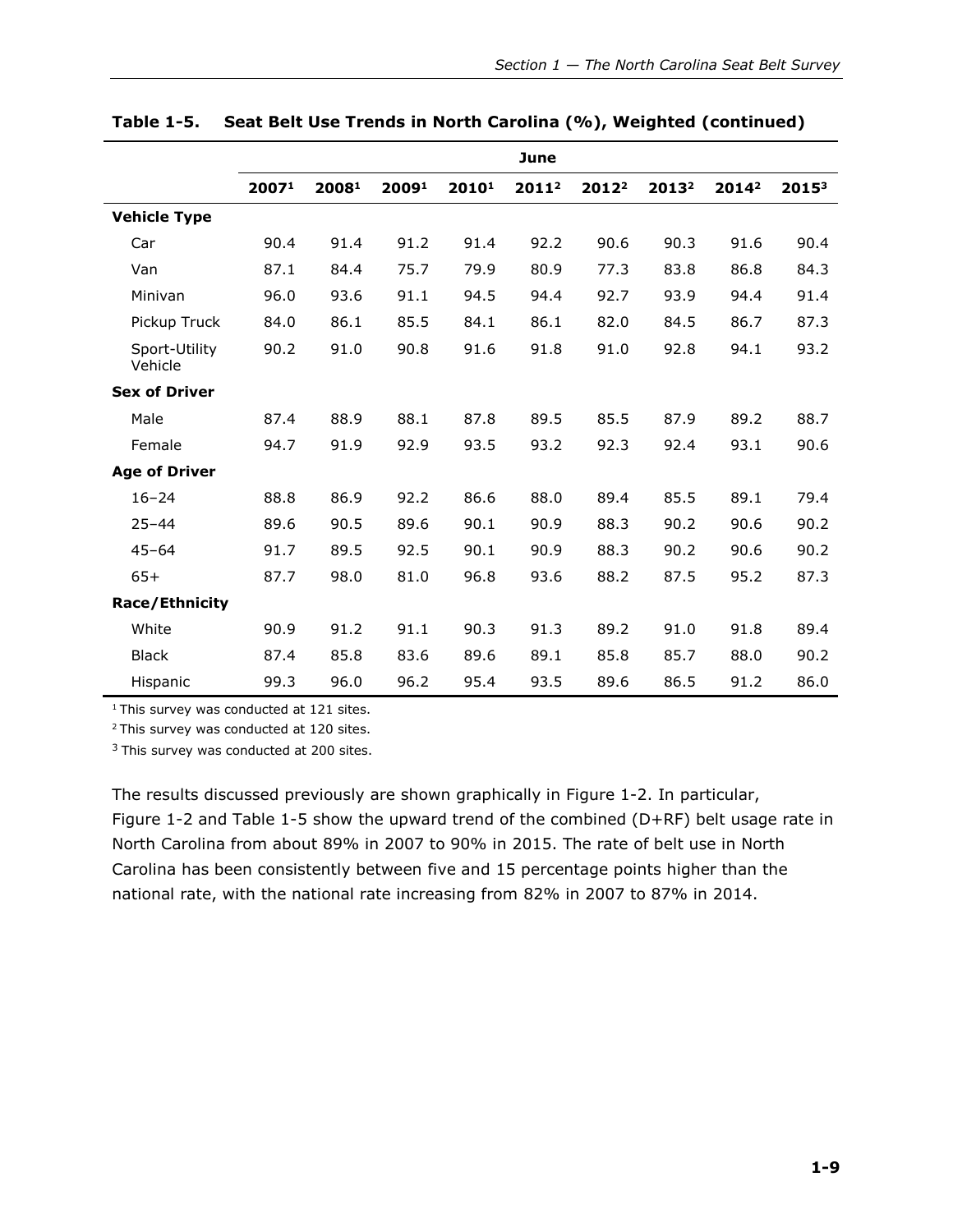

**Figure 1-2. Longitudinal View of North Carolina's Combined Seat Belt Usage Compared with National Combined Seat Belt Usage, 2007–2014**

## <span id="page-15-0"></span>**1.4 Discussion**

Trends, figures, and tables in this report are based on the weighted rates of seat belt use. The weighted rates are the best estimators of seat belt use for the entire state and for reported subgroups (e.g., male vs. female drivers). Estimates for the Asian subgroup with only 116 drivers and Native Americans with only 98 drivers should be used with caution when extrapolating these results to the entire Asian or Native American population of North Carolina.

The 2015 seat belt survey continued to assess statewide use of cell phones while driving. The 2014 seat belt survey was the second statewide survey in North Carolina to assess the use of cell phones to talk and text while driving. The weighted rates of both texting and talking on a cell phone while driving increased from 2014 to 2015 among the 120-site NHTSA sample. The rates of texting in North Carolina increased from 1.2% in 2014 to 2.5% in 2015, and the rates of cell phone use to talk while driving increased from 5.5% to 6.1%. The use of cell phones for talking or texting can occur on and off multiple times throughout a trip, making observational and self-reported usage rates vary. It is important to note that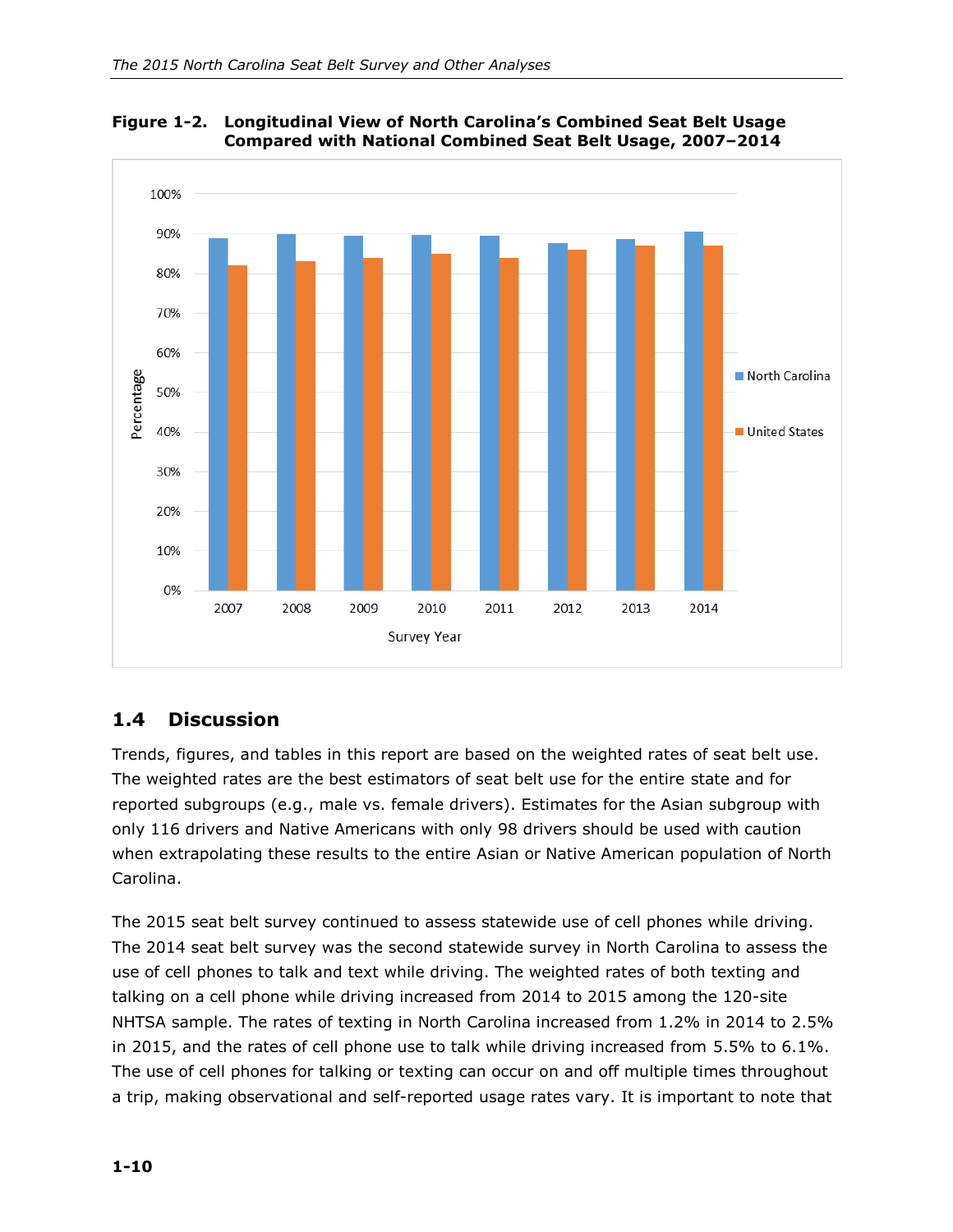the trend associated with using a cell phone while driving shows the rates of use increasing. Over time, it will be important to pay attention to this trend as cell phone use while driving can be a transportation safety hazard.

#### <span id="page-16-0"></span>**1.5 Recommendations**

The various usage rates (D, RF, and D+RF) observed in North Carolina have plateaued in the 87%–90% range since 2007. Many states struggle to reach the most resistant groups in the population. However, 10 states with primary laws like North Carolina (California, Hawaii, Illinois, Iowa, Maryland, Michigan, Nevada, Oregon, Texas, and Washington) have consistently maintained reported combined usage rates of 90% or more from 2007 to 2014. 2

These states employ survey methodologies different from North Carolina, and they may have lower rates in future years because of the required changes in the survey procedures. What might North Carolina do to increase its seat belt wearing rates? Recommendations continue to be the following:

- **Assign driver license points for seat belt infractions**. If North Carolina is indeed similar to other areas, then this measure should be effective among drivers with lower seat belt usage rates (e.g., young male drivers, pickup truck drivers, and van drivers) who generally have poorer driving records and cannot afford to gain additional points. $3,4$
- **Raise the fine** (currently \$161 when combined with court costs).
- **Impose community service hours for infractions.**
- **Publicize local seat belt tickets by jurisdiction** (to motivate local drivers and police agencies).

## <span id="page-16-1"></span>**1.6 Conclusion**

The June 2015 survey was successful in providing updated estimates of seat belt usage following the Click It or Ticket campaign for drivers and passengers statewide and within geographic areas, by vehicle type and by important driver and passenger characteristics. Many of the previously observed seat belt usage trends have continued through the 2015 survey. For example, female drivers have consistently worn their seat belts more often than male drivers. However, trends of belt use within region and age group are changing and require monitoring in future years. Appendix A contains more detailed tables, which may be

 $\overline{a}$ <sup>2</sup> Chen, Y. Y. (2015, June). Seat belt use in 2014-use rates in the states and territories. (Report No. DOT HS 812 149). Washington, DC: National Highway Traffic Safety Administration.1-3.

<sup>3</sup> Williams, A. F., Reinfurt, D. & Wells, J. A. (1996). Increasing seat belt use in North Carolina. *Journal of Safety Research*, *27*(1), 33-41.

<sup>4</sup> Manduca, P. L. (1983). *Raising the seat belt wearing rate in the Province of British Columbia*. Insurance Corporation of British Columbia.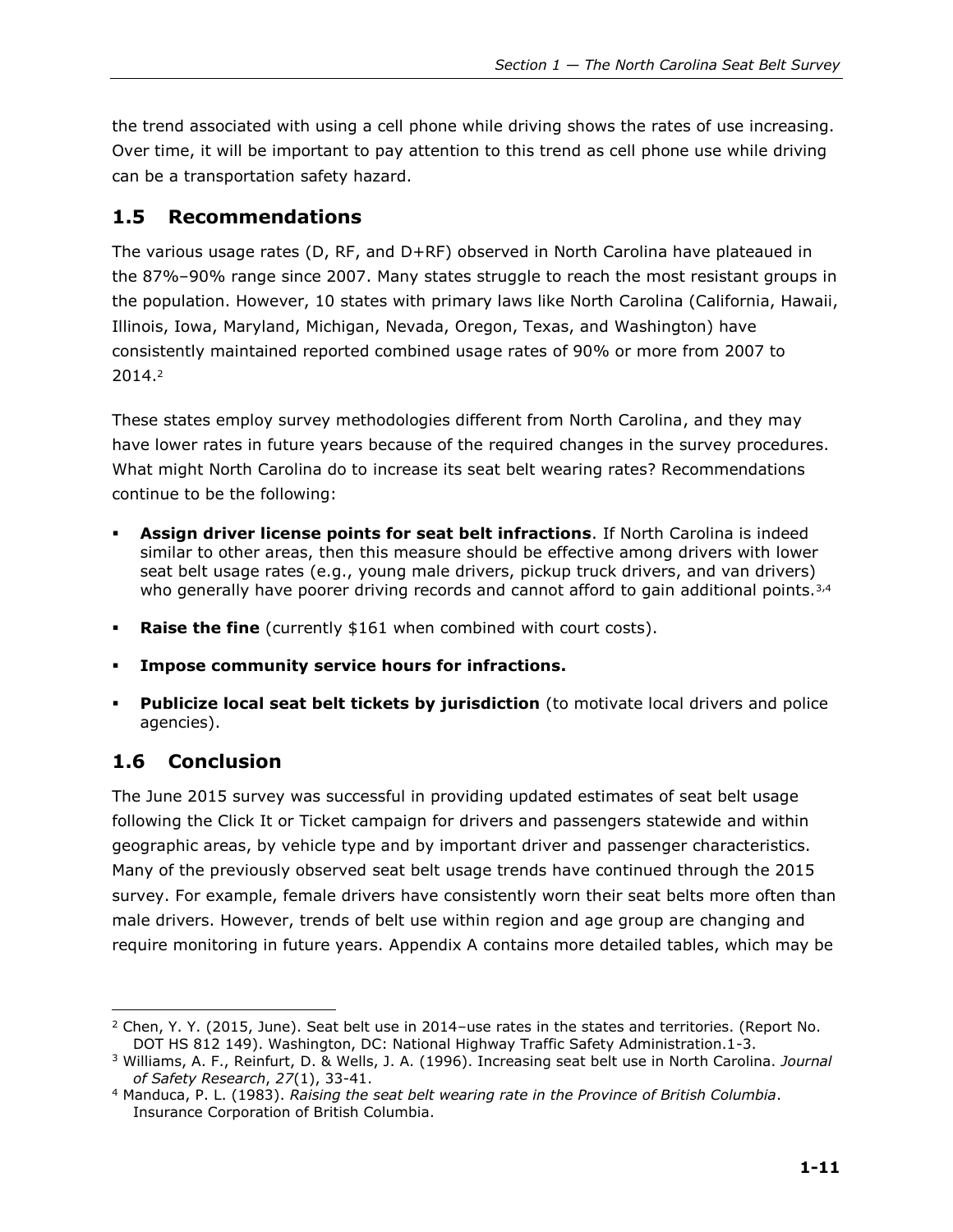useful to North Carolina in planning future campaigns. Information on the Seat Belt Survey methodology can be found in Appendix B.

Over the years in which the Click It or Ticket program has been in place (since October 1993), there have been diminishing returns for the increasing seat belt usage rates; that is, there have been only very small increases from year to year. For the past few years, we have seen pre-campaign April survey results for a given year that reflected usage rates very similar to those observed in the preceding post-campaign June survey. Accordingly, these years have also seen very small increases in usage rates between pre- and post-campaign April/June survey results. Although there is great statistical power to detect small changes in usage rates, recent years' changes usually have been statistically significant, but not of any practical use in shaping traffic safety policy. For this reason, North Carolina terminated the April pre-campaign survey and currently only conducts a June post-campaign survey.

We continue to recommend enhancements to the sanctions for failure to wear a seat belt while driving, including increases to fines and issuance of driver license points, as well as looking to other particularly successful state programs for ways to improve belt-wearing rates. With no current expectations of meaningful improvements in state seat belt usage rates in North Carolina, there is also the possibility of moving some Click It or Ticket occupant restraint funding to other programs, based on an investigation of how much funding is needed to maintain current seat belt usage levels. North Carolina seat belt rates have plateaued at about 90%, and the Click It or Ticket program, per se, does not appear to be the solution to influencing the remaining 10% of drivers to use their seat belts. We believe it is time to give serious consideration to other options.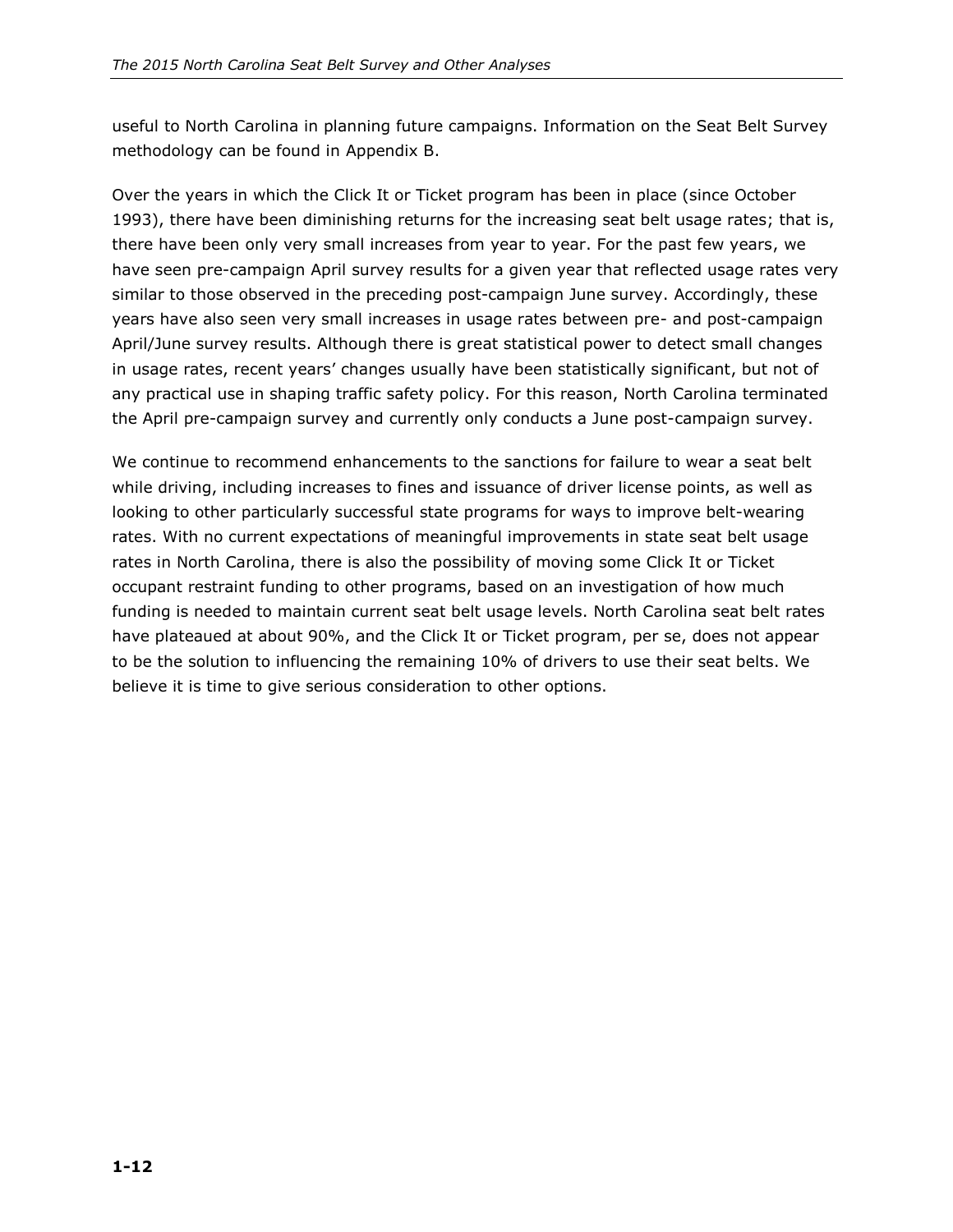## **2. THE NIGHTTIME SEAT BELT SURVEY**

### <span id="page-18-1"></span><span id="page-18-0"></span>**2.1 2015 Study & Methods**

In 2015, RTI staff conducted a third nighttime data collection study. Following recommendations and lessons learned from the previous nighttime studies, RTI continued to use tablet devices, as well as more sophisticated night-vision technology.

This study tested several aspects of nighttime data collection that were implemented in the 2015 Nighttime Seat Belt Survey. The results of this pilot study informed the standard operating procedures for field observer training, including lighting conditions conducive to data collection, the feasibility of more sophisticated night-vision technology, the use of electronic data collection forms on tablet devices, relations with police departments, and data quality. Prior to data collection, letters were sent to the police department notifying officers of the study. Field observers carried authorization letters on their persons at all times. Field observation for all nighttime data collection used the same tablet application developed for the June seat belt survey, with the addition of nighttime-specific features. Data collection was performed specifically with Samsung Galaxy Tab 7.0 Plus tablets, and pairs of field observers collected data from the regular 120-site sample selected in compliance with NHTSA and described in Section 1.2. Though the same sample was used, the nighttime data collection was stratified by 3 time periods: 10:00pm to 11:59pm, 12:00am to 1:59am, and 2:00am to 5:00am.

#### <span id="page-18-2"></span>**2.2 Nighttime 120-Site Results**

As demonstrated in Tables 2-1 and 2-2, and Figure 2.1, seat belt wearing rates varied between the day and night observations. The sample size was relatively small (n=3,138) in this study, giving the preliminary statistical tests between night and day belt use low power to detect differences. The small sample size should also be taken in consideration when discussing the results of the 2015 nighttime survey, as the low traffic volume at night can contribute to sampling error. Figure 2.1 displays slightly higher combined seatbelt usage rates during the nighttime for Alamance, Caldwell, Catawba, Harnett, Nash, and Robeson counties. Although it appears there is higher belt use in these counties during the nighttime hours, this is likely due to sampling error, and the rates are within the expected margins of error.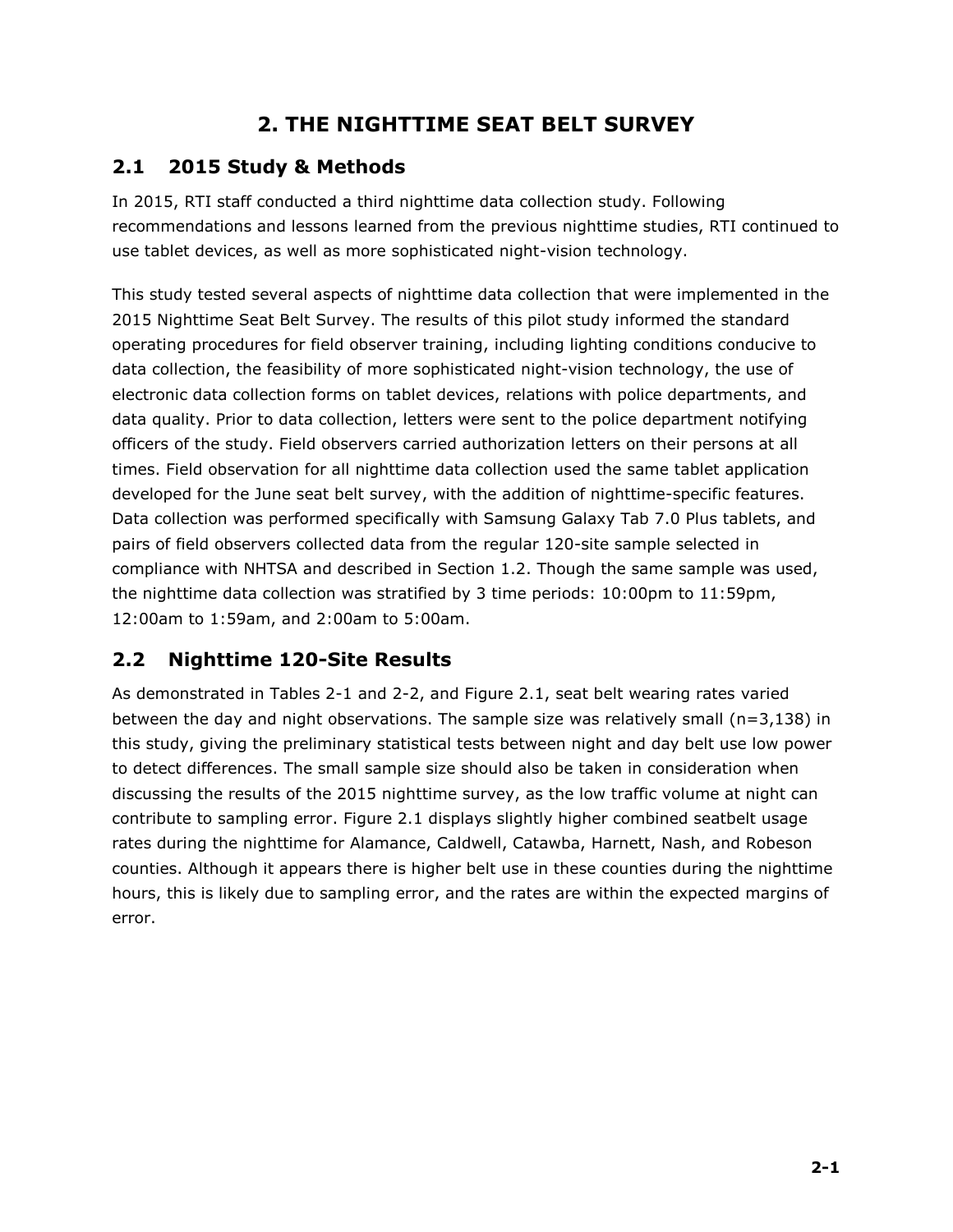|                       | <b>Unweighted</b> | Weighted |             |                    |
|-----------------------|-------------------|----------|-------------|--------------------|
| Category              | Use %             | Use %    | <b>SE %</b> | <b>Sample Size</b> |
| <b>Overall</b>        |                   |          |             |                    |
| Driver                | 91.0              | 91.5     | 0.8         | 2,606              |
| Passenger             | 79.7              | 85.1     | 3.2         | 532                |
| Combined              | 89.1              | 90.5     | 1.0         | 3,138              |
| Urban/Rural           |                   |          |             |                    |
| Urban                 | 91.3              | 92.2     | 0.8         | 2,197              |
| Rural                 | 89.7              | 87.3     | 3.1         | 409                |
| <b>Region</b>         |                   |          |             |                    |
| Mountain              | 91.4              | 92.2     | 1.3         | 1,181              |
| Piedmont              | 92.2              | 91.8     | 0.8         | 976                |
| Coast                 | 87.3              | 89.2     | 3.5         | 449                |
| <b>Vehicle Type</b>   |                   |          |             |                    |
| Car                   | 89.6              | 89.8     | 1.4         | 1,504              |
| Van                   | 94.2              | 98.9     | 0.8         | 52                 |
| Minivan               | 95.3              | 95.7     | 2.8         | 107                |
| Pickup Truck          | 91.0              | 93.2     | 1.5         | 343                |
| Sport-Utility Vehicle | 94.1              | 95.2     | 1.7         | 512                |
| <b>Cell Usage</b>     |                   |          |             |                    |
| Cell                  | 4.0               | 4.7      | 0.8         | 105                |
| Text                  | 2.0               | 1.7      | 0.5         | 53                 |

#### **Table 2-1. North Carolina Seat Belt Usage Rates, Unweighted and Weighted: 120-Site Nighttime 2015 Survey**

#### **Table 2-2. North Carolina Seat Belt Usage Rates by County, Weighted: Nighttime 2015 Survey**

| County          | Driver (D) | Passenger (RF) | Combined (D+RF) | <b>Sample Size</b> |
|-----------------|------------|----------------|-----------------|--------------------|
| Overall         | 91.5       | 85.1           | 90.5            | 3,138              |
| Alamance        | 87.7       | 81.4           | 86.8            | 170                |
| Cabarrus        | 91.5       | 83.9           | 90.1            | 277                |
| Caldwell        | 87.1       | 79.3           | 86.1            | 236                |
| Catawba         | 92.6       | 96.1           | 92.9            | 346                |
| Columbus        | 95.4       | 86.3           | 94.7            | 41                 |
| <b>Franklin</b> | 92.3       | 89.6           | 91.9            | 130                |
| Guilford        | 96.8       | 66.7           | 93.3            | 92                 |
| Harnett         | 94.3       | 83.9           | 91.5            | 329                |
|                 |            |                |                 | (continued)        |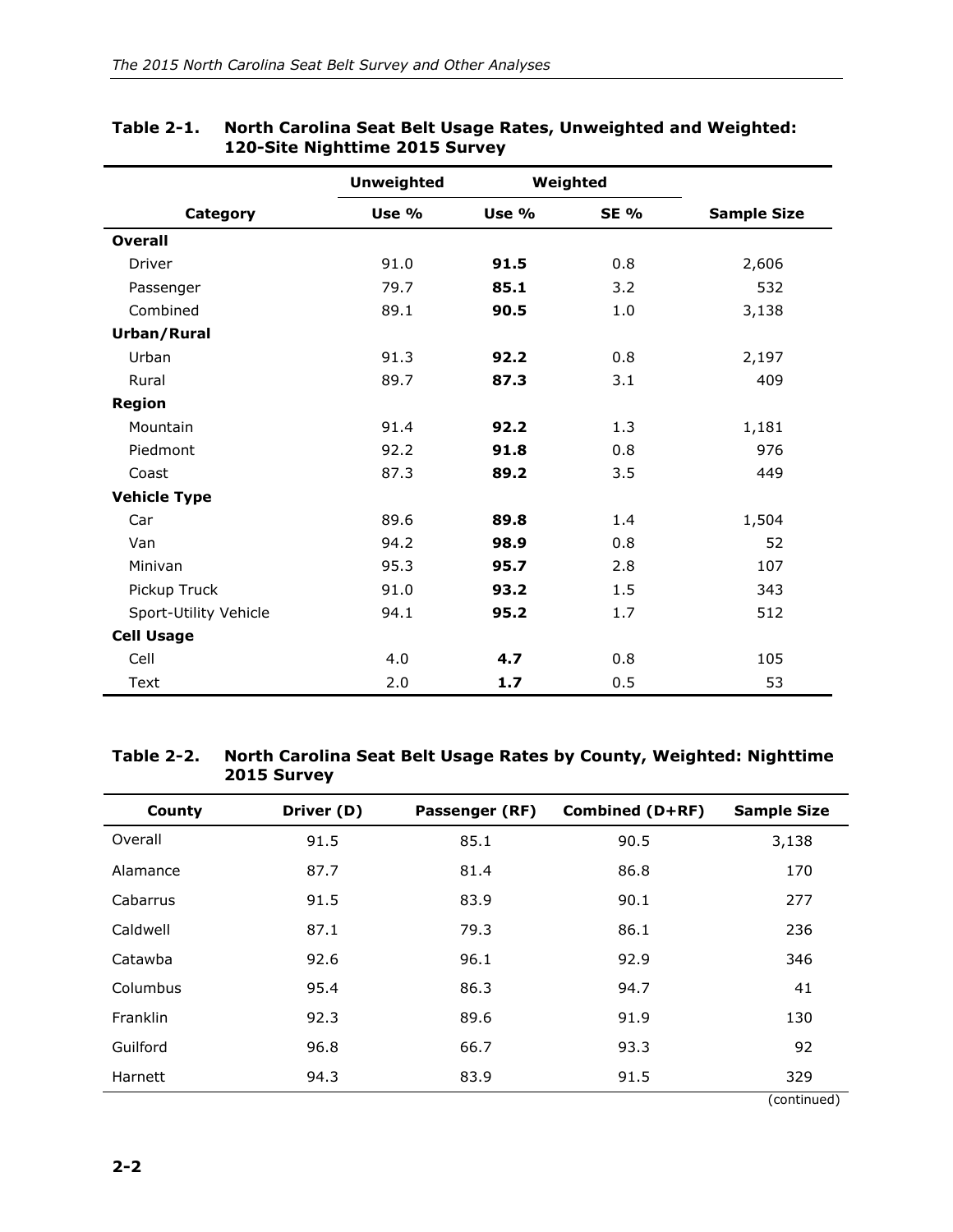| County      | Driver (D) | Passenger (RF) | Combined (D+RF) | <b>Sample Size</b> |
|-------------|------------|----------------|-----------------|--------------------|
| Johnston    | 97.7       | 87.5           | 96.5            | 173                |
| Mecklenburg | 93.2       | 95.9           | 93.6            | 368                |
| <b>Nash</b> | 84.5       | 58.7           | 78.2            | 148                |
| Onslow      | 96.9       | 83.8           | 95.5            | 37                 |
| Robeson     | 79.0       | 64.6           | 75.7            | 181                |
| Rowan       | 92.9       | 94.3           | 93.0            | 136                |
| Wake        | 90.6       | 89.8           | 90.4            | 474                |

| Table 2-2. | North Carolina Seat Belt Usage Rates by County, Weighted: Nighttime |
|------------|---------------------------------------------------------------------|
|            | 2015 Survey (continued)                                             |

**Figure 2-1. Night and Day Combined Seat Belt Use in NC Counties, 2015**

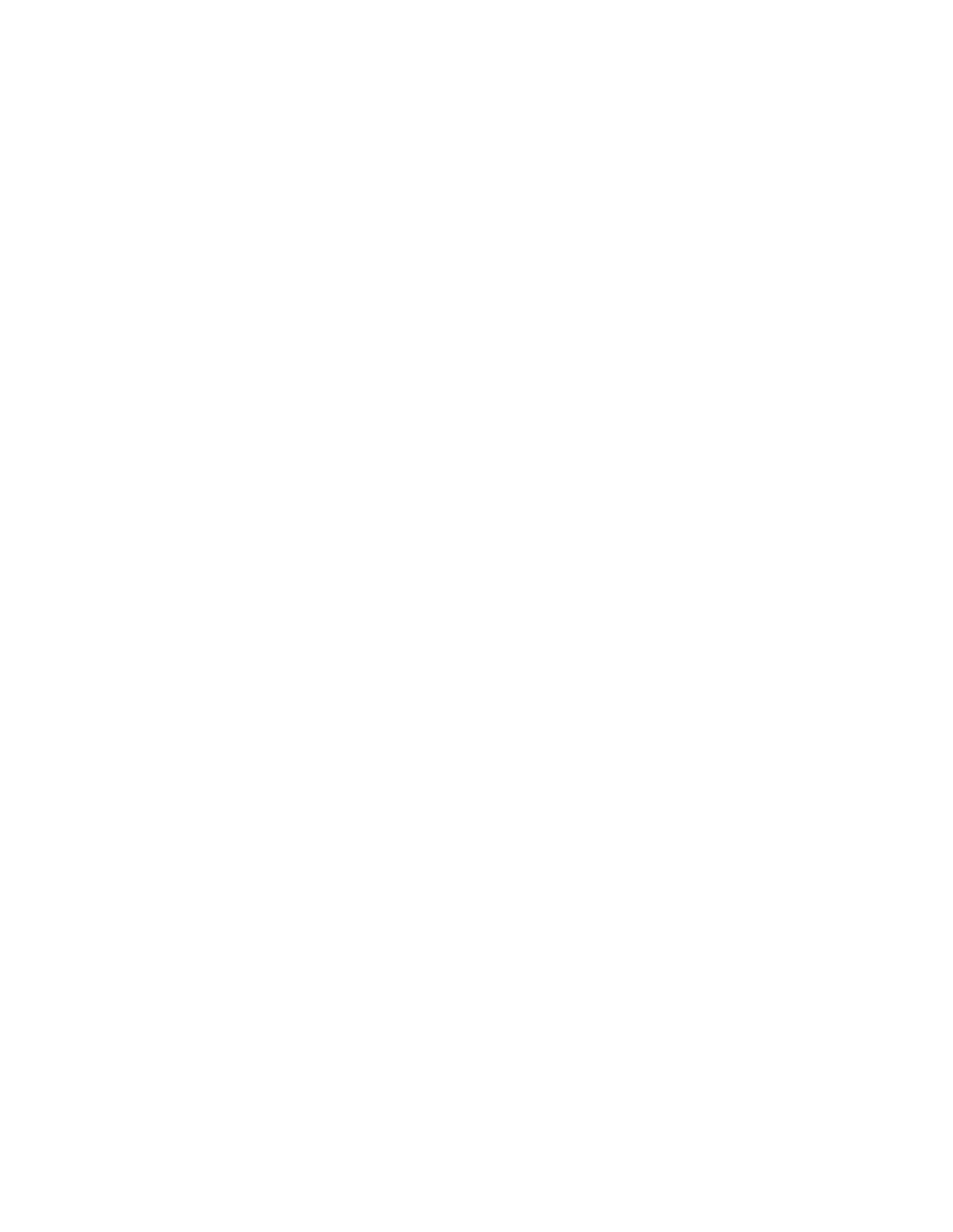## **3. FOR THE FUTURE**

<span id="page-22-0"></span>The 2016 survey year will bring a few key changes to the North Carolina Seat Belt Survey. The first major change will be a newly selected sample of observation sites. After selecting the new 15 sample counties compliant with the National Highway Traffic Safety Administration's guidelines, RTI will work with the NC Governor's Highway Safety Program (GHSP) to determine additional counties of interest. From the final list of counties, RTI will sample sites within each county and ensure each site is appropriate for data collection (e.g. intersection is controlled) via field staff visits. This process will result in final sample of 200 sites.

In addition to an expanded June sample, the second major change to the 2016 survey year will be the introduction of a series of focus groups with North Carolinians that have been ticketed in 2015 for personally not wearing a seat belt. These focus groups will provide a better insight into the usage-resistant population, the nearly 10% that refuse to wear their seat belts, and perhaps uncover potential sources of motivation for these individuals. This could lead to more informed seat belt campaigns, additional legislature, or other incentives to drive up North Carolina's seat belt usage rates.

The third and final major change in 2016 will be the temporary discontinuation of the nighttime data collection portion of the NC Seat Belt Survey due to the trend stagnation of nighttime seat belt usage over time. RTI will continue to conduct the statewide survey of daytime seat belt use in June.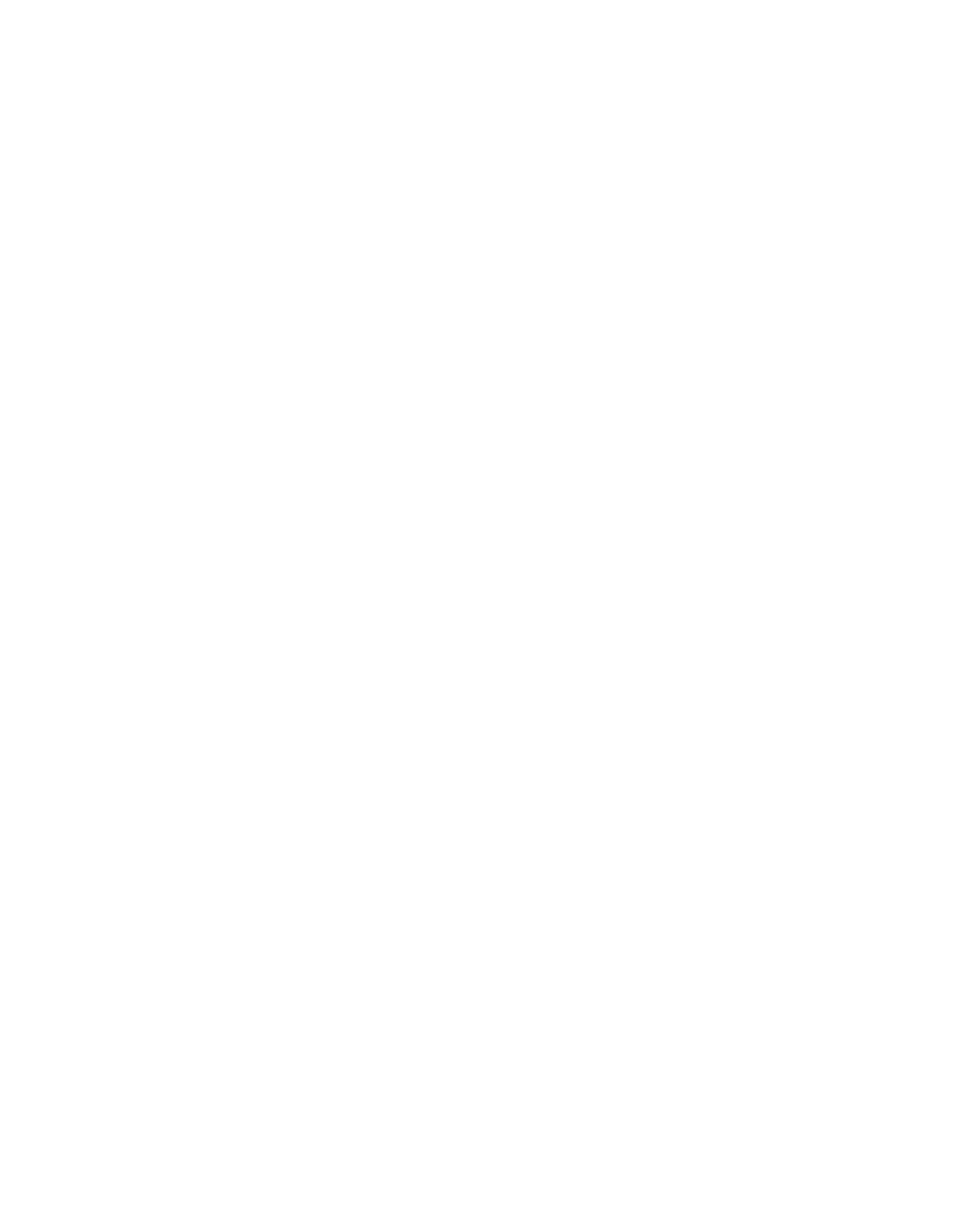## **Appendix A: Detailed Tables from the 2015 NC Seat Belt Survey**

|                    | <b>Percent Seat Belt Use</b><br>(Standard Error) |                |                     |
|--------------------|--------------------------------------------------|----------------|---------------------|
| <b>Time Period</b> | Driver (D)                                       | Passenger (RF) | Combined $(D + RF)$ |
| Morning Rush       | 93.0                                             | 92.1           | 92.8                |
|                    | (0.7)                                            | (1.9)          | (0.9)               |
| Evening Rush       | 89.5                                             | 88.4           | 89.3                |
|                    | (2.6)                                            | (3.8)          | (2.8)               |
| Nonrush            | 89.9                                             | 91.2           | 90.1                |
|                    | (1.5)                                            | (1.0)          | (1.3)               |
| Weekend            | 89.6                                             | 93.1           | 90.4                |
|                    | (2.3)                                            | (2.3)          | (2.1)               |

#### **Table A-1. 2015 Seat Belt Use by Time Period, Weighted**

#### **Table A-2. 2015 Driver Seat Belt Use for Race by Sex, Weighted**

|              | Percent Seat Belt Use (Standard Error) |               |  |
|--------------|----------------------------------------|---------------|--|
| Race         | <b>Male</b>                            | <b>Female</b> |  |
| White        | 88.6                                   | 90.8          |  |
|              | (1.7)                                  | (1.0)         |  |
| <b>Black</b> | 89.2                                   | 91.2          |  |
|              | (2.0)                                  | (2.0)         |  |

#### **Table A-3. 2015 Driver Seat Belt Use for Vehicle Type by Sex, Weighted**

|                       | Percent Seat Belt Use (Standard Error) |               |  |
|-----------------------|----------------------------------------|---------------|--|
| <b>Vehicle Type</b>   | <b>Male</b>                            | <b>Female</b> |  |
| Car                   | 89.9                                   | 89.5          |  |
|                       | (1.6)                                  | (1.6)         |  |
| Pickup Truck          | 87.6                                   | 85.2          |  |
|                       | (3.5)                                  | (5.4)         |  |
| Sport-Utility Vehicle | 90.2                                   | 93.6          |  |
|                       | (2.6)                                  | (1.4)         |  |
| Other                 | 87.9                                   | 95.6          |  |
|                       | (2.6)                                  | (1.9)         |  |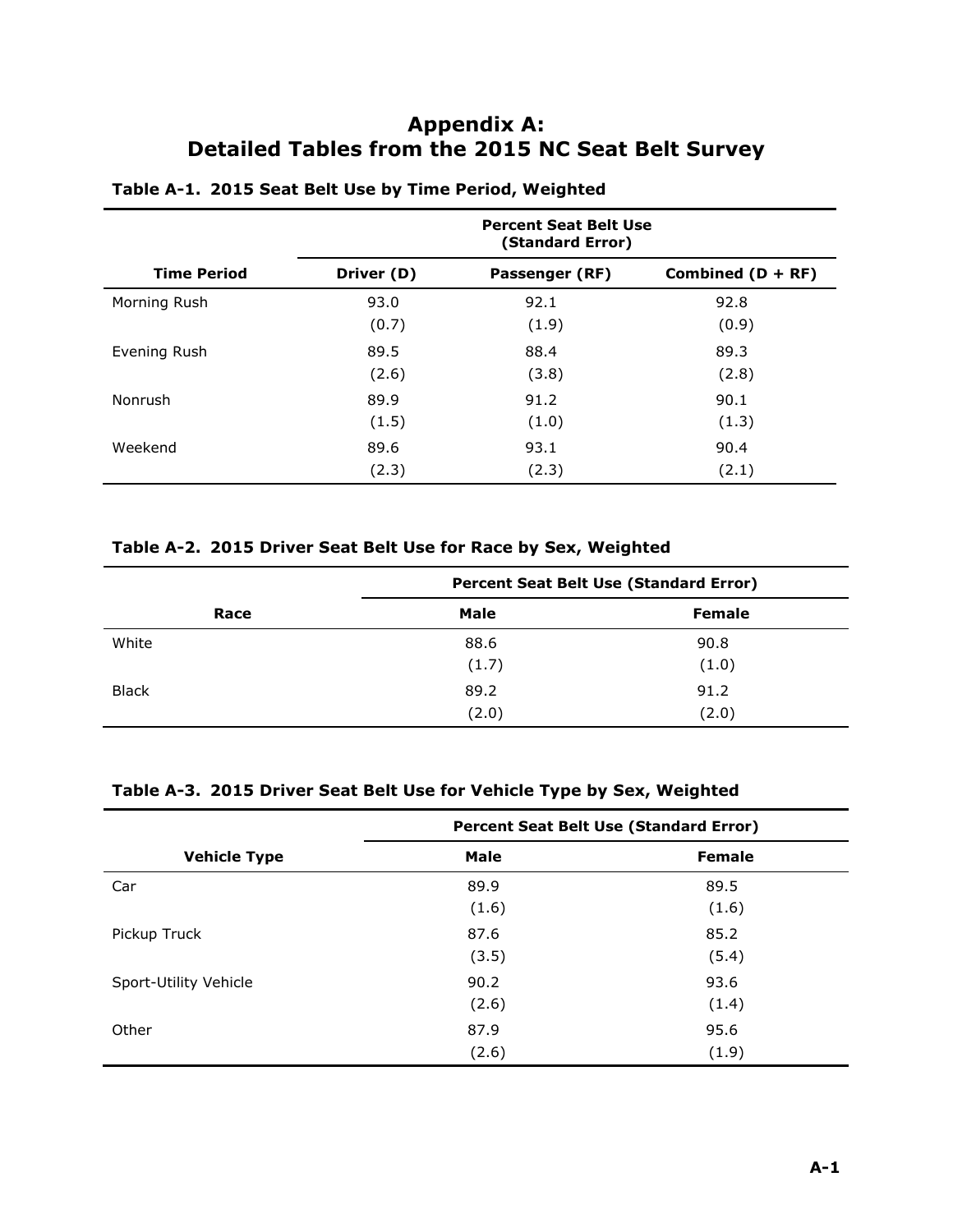|                       | Percent Seat Belt Use (Standard Error) |              |  |
|-----------------------|----------------------------------------|--------------|--|
| <b>Vehicle Type</b>   | <b>Urban</b>                           | <b>Rural</b> |  |
| Car                   | 90.2                                   | 90.6         |  |
|                       | (1.4)                                  | (1.8)        |  |
| Pickup Truck          | 90.0                                   | 85.0         |  |
|                       | (0.9)                                  | (4.8)        |  |
| Sport-Utility Vehicle | 91.4                                   | 94.5         |  |
|                       | (1.9)                                  | (0.8)        |  |
| Other                 | 89.0                                   | 90.2         |  |
|                       | (2.6)                                  | (2.0)        |  |

#### **Table A-4. 2015 Driver Seat Belt Use for Vehicle Type by Urbanicity, Weighted**

#### **Table A-5 2015 Driver Seat Belt Use for Vehicle Type by Region, Weighted**

|                       | Percent Seat Belt Use (Standard Error) |          |       |
|-----------------------|----------------------------------------|----------|-------|
| <b>Vehicle Type</b>   | <b>Mountain</b>                        | Piedmont | Coast |
| Car                   | 89.3                                   | 91.1     | 90.9  |
|                       | (1.8)                                  | (2.1)    | (1.6) |
| Pickup Truck          | 88.5                                   | 83.7     | 91.2  |
|                       | (2.0)                                  | (5.8)    | (1.6) |
| Sport-Utility Vehicle | 90.2                                   | 94.8     | 94.3  |
|                       | (2.2)                                  | (0.9)    | (1.3) |
| Other                 | 88.4                                   | 92.3     | 87.2  |
|                       | (3.7)                                  | (0.8)    | (1.7) |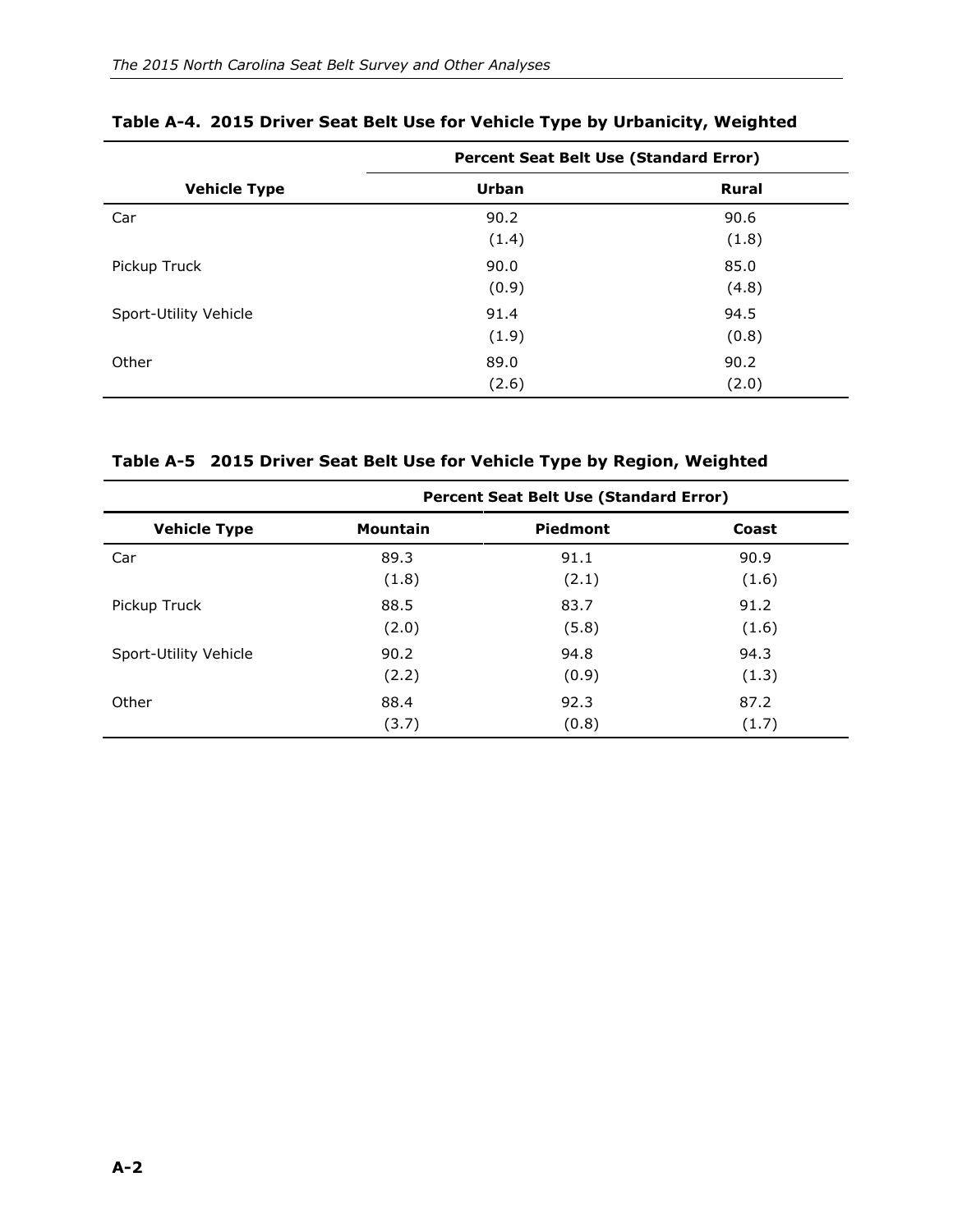## **Appendix B: Survey Methodology**

### **Sampling and Weighting**

#### *Sampling*

The 120-site sample used for the 2015 survey was drawn by RTI International in 2010 under the new proposed federal guidelines. See Section 1 for more details about the revised sample design. The counties representing the lowest 15% of the fatalities were ineligible for selection. The survey sites were selected on the basis of road segments clustered within eligible counties. The road segments were selected with probability proportional to the average annual daily traffic (AADT) and the vehicle miles traveled (VMT). Site collection times were then randomized to ensure data collection was randomly distributed across the days of week and times of day. As detailed in Section 1, the 2015 June survey sampled an additional 10 counties, selected by the NC Governor's Highway Safety Program as special counties of interest. The sites in these counties were selected using the same methods at the sites selected in 2010 for inclusion in the original 120-site sample.

There are three categories of site data collection times:

- 1. Rush hour sites are those that are observed on weekdays between 7am and 9am or between 3:30pm and 6pm.
- 2. Non-rush sites are those that are observed on weekdays between 9am and 3:30pm.
- 3. Weekend sites are those that are observed between 7am and 6pm on Saturday or Sunday.

#### *Weighting*

Design weights were calculated as the inverse of the probability of selection. These design weights were then adjusted by multiplying by an adjustment factor based on traffic and population statistics to represent the population of North Carolina. The weights were trimmed to reduce the unequal weighting effect (UWE), which tends to reduce the effective sample size and reduce the precision of the seat belt usage rate estimates.

## **Data Collection**

Data collection for the Seat Belt Study is conducted by certified field observers (FOs) who are trained to collect and record information through direct observation. These observers are stationed at the sample sites to monitor seat belt usage among drivers and front-seat passengers. Only traffic on the sampled road segment is observed. Observers attempt to collect data for each passing vehicle; however, data collection is limited to information from stopped (or nearly stopped) vehicles, for which reliable observations of seat belt usage can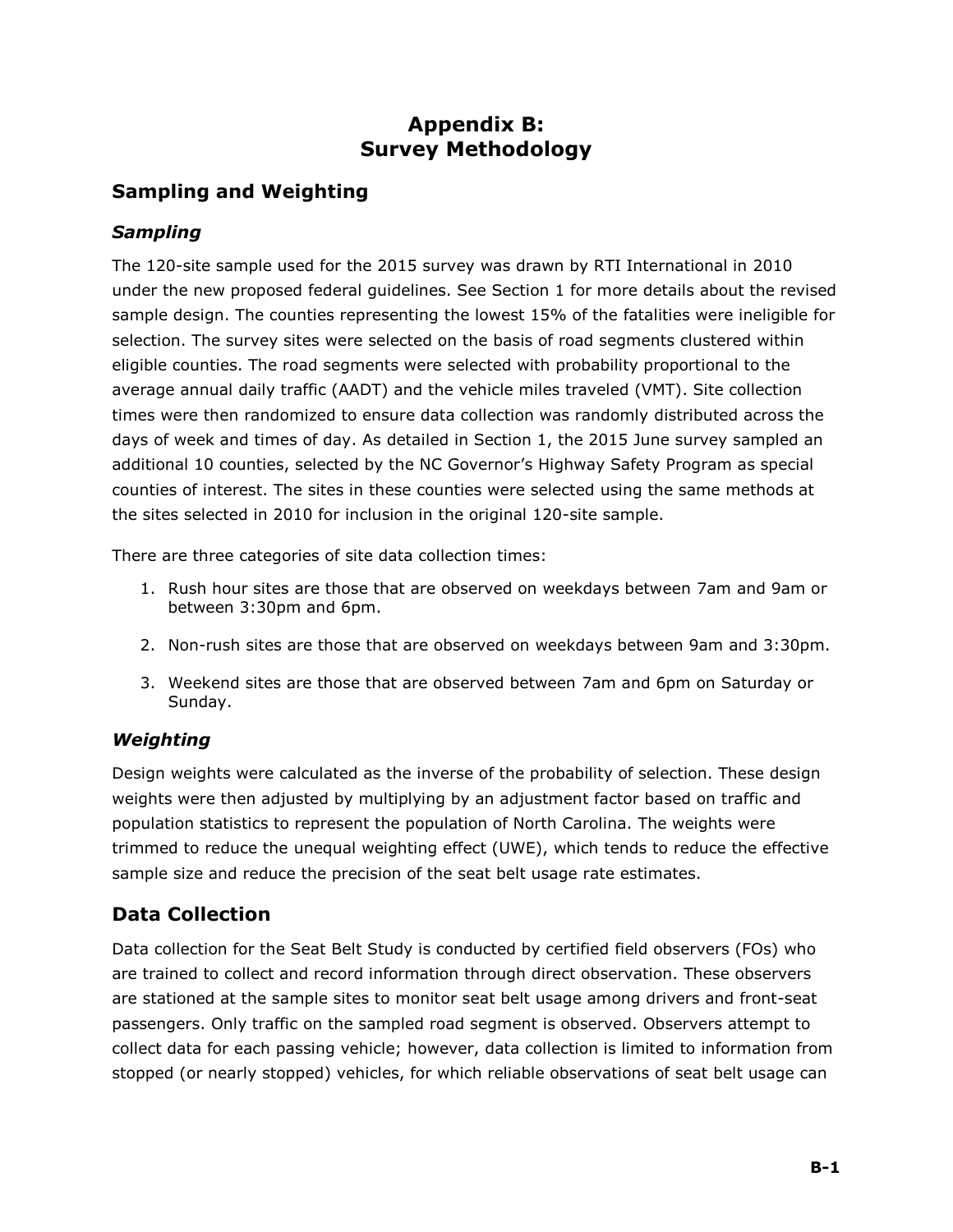be made. Observations at each site are made over a period of 60 minutes during a preselected time of the day.

Observers work in pairs to monitor the sample sites; under no circumstances is it acceptable for an observer to work a site alone. Therefore, each observer must be able and willing to coordinate his or her schedule with the other team member assigned to his or her sites.

## **Training**

For the 2015 survey, training was held at RTI in late May, prior to the start of data collection. During the survey training, FOs are given a detailed data collection manual. This manual contains instructions for data collection, data editing, form return protocols, safety, billing, and other topics. This manual serves as a reference and helps to ensure quality throughout the data collection period.

Training serves as a refresher course for returning observers and as primary instruction for new recruits. It also allows RTI and the Governor's Highway Safety Program staff to go over any changes to the project. Training begins with an overview of the project, discussion of key details, and the background of the study. This portion is followed by a review of data collection procedures, observer requirements, equipment, and site details.

Once the observers have been instructed on how the project will be conducted, they are given a series of photos depicting various drivers, passengers, vehicles, and seat belt usage. The class reviews these together to clarify what the observers might see when in the field. This review session also allows observers to gain practice using tablets for data collection and transmission.

Following this practice session, RTI staff review administrative procedures and answer any questions that may arise. Once this portion is complete, the staff and observers break into teams and conduct a field test at a local intersection. RTI staff monitors the observers for quality of performance and provide constructive feedback during and after the field test.

In 2010, GPS units and clustered data collection assignments were introduced, which resulted in increased efficiency of data collection efforts and site-to-site travel. In 2013, RTI adapted these advancements to the electronic tablet, which provided observers with an allin-one data collection device. Prior to training, the GPS coordinates of all 120 sites were captured and stored in a Google Earth document. Sites are stored by county and then converted into the appropriate file version for the navigation application on the tablet devices. Each tablet device was then loaded with the location of each site. This addition enhanced the cost effectiveness and efficiency of the overall data collection effort. It also decreased human error by allowing each observer the ability to locate a site without having to reference printed maps and directions, or handle multiple devices for tracking data collection efforts. In 2014, the previous advancements were carried forward, and electronic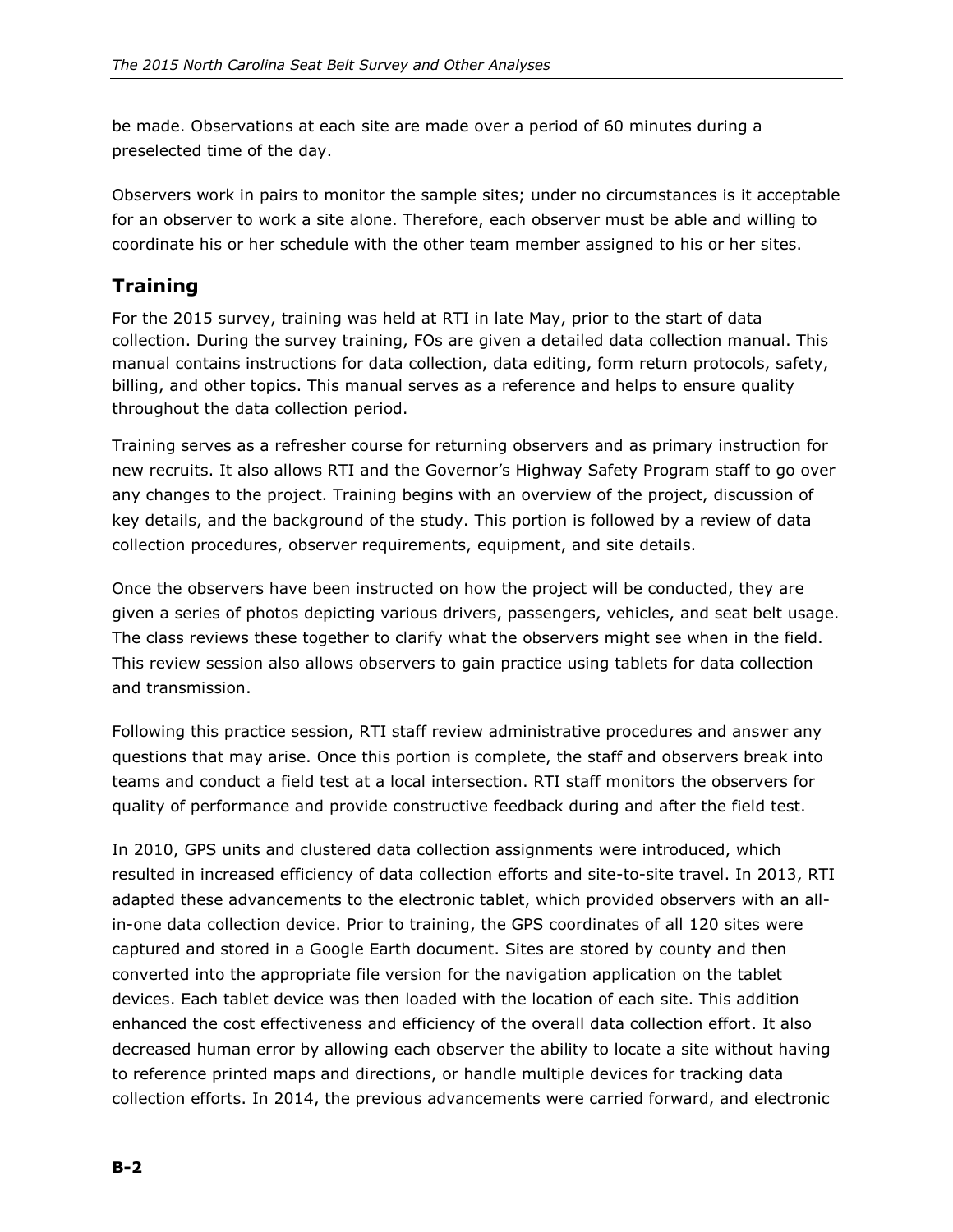tablets were used for data collection, storage, transmission, site information storage, and navigation. This continued for the June 2015 data collection effort, and RTI updated the GPS coordinate files to include the sites for the additional 10 counties.

As in previous years, site clusters were used to enhance cost efficiency. Mapping each site in Google Earth allows the data collection team to cluster sites. Prior to entering the field, observers were given a list of sites, which were grouped in clusters of three or four sites. Based on location and the time (rush or non-rush) and day (weekday or weekend), each cluster served as a recommendation as to which sites should completed in the same day of work. Observers were instructed to notify their supervisor of any anticipated deviations from this cluster schedule.

### **Field Work and Scheduling**

Prior to entering the field, observers work in pairs to create a tentative schedule. This allows RTI staff to better track field work. Throughout the data collection period, the field supervisor remains in contact with each pair of observers on a weekly basis to ensure all data collection is completed on schedule.

Once observers are in place, data are collected for 60 minutes. The first 30 minutes are spent completing survey data collection Form A (includes demographic information). At the end of that time period, observers switch to survey data collection Form B (does not include demographic information) for the final 30 minutes. Observers record data on all vehicles. It is preferable that observers avoid trying to record vehicles in motion. Thus, observers record information for vehicles that are stopped or moving slowly.

Observers always attempt to record information as completely as possible. "Don't know" is to be used only as a last resort. Following each day of data collection, observers e-mail data to RTI.

## **Quality Control**

Project quality control (QC) is an ongoing effort that includes two key steps.

#### *Field Observations*

The most direct QC method employed is supervisory site observations. Each team of observers is monitored in the field twice during the survey period. Our objective is to visit each team twice during the survey within the first six sites completed. Previously confirmed schedules allow RTI staff to perform unannounced QCs. RTI staff monitor the FO team, complete a site QC form, and detail any problems or concerns. Field observations also provide an ideal time for FOs to provide feedback on equipment and data collection protocol to RTI staff. This feedback is considered carefully, and any necessary modifications to data collection protocols are implemented.